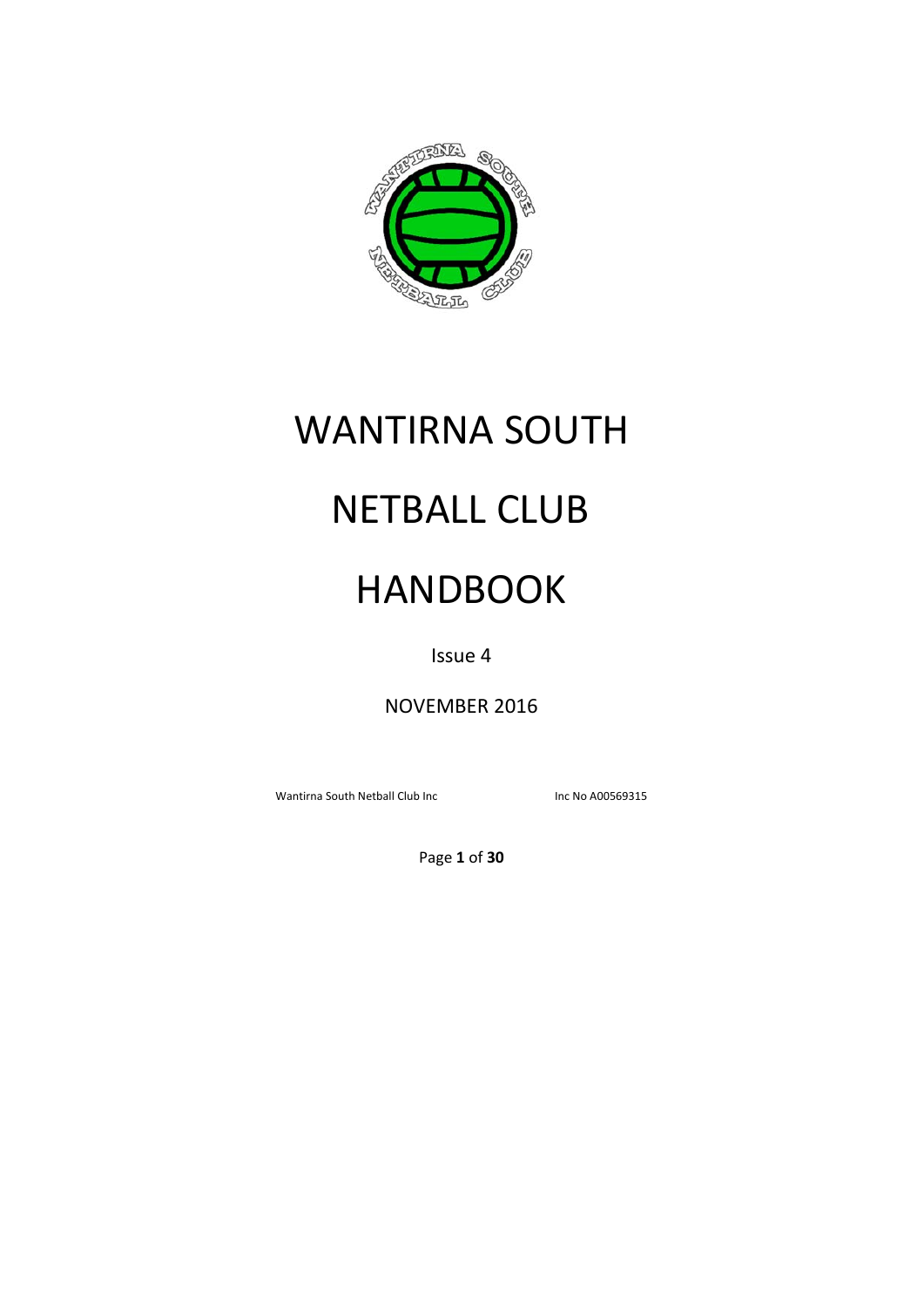## **Table of Contents.**

- 1. Court Map ‐ Knox Regional Netball Centre
- 2. Objectives of Wantirna South Netball Club Inc.
- 3. Codes of conduct for; players; parents/guardians; coaches and; umpires.
- 4. List of club policies.
- 5. Team selection process.
- 6. Player eligibilities.
- 7. Movement between teams.
- 8. Player commitment.
- 9. Child protection statement.
- 10.Fees and Registration.
- 11.Fundraising and rebate schemes.
- 12.Awards.
- 13.Counting of votes.
- 14.Long service player awards.
- 15.Life membership.
- 16.Annual general meeting (AGM).
- 17.Photography/video/social media.
- 18.Roles of the committee.
- 19.Club uniform.
- 20.Representative netball.
- 21.Committee members 2017.
- 22.Useful websites.
- 23.Complaints and conflict resolution.

Page **2** of **30**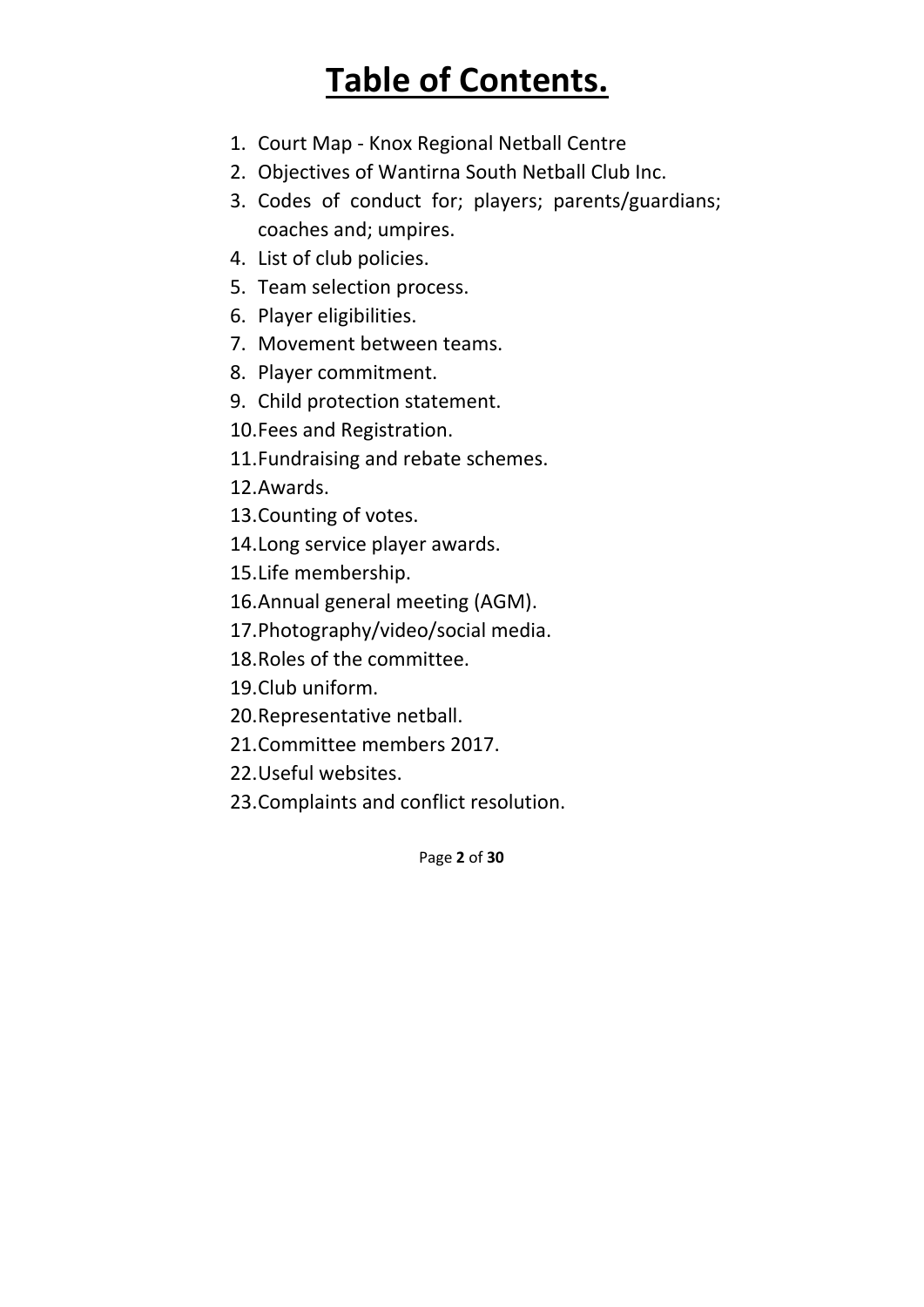

## **WANTIRNA SOUTH NETBALL CLUB OBJECTIVES.**

Page **3** of **30**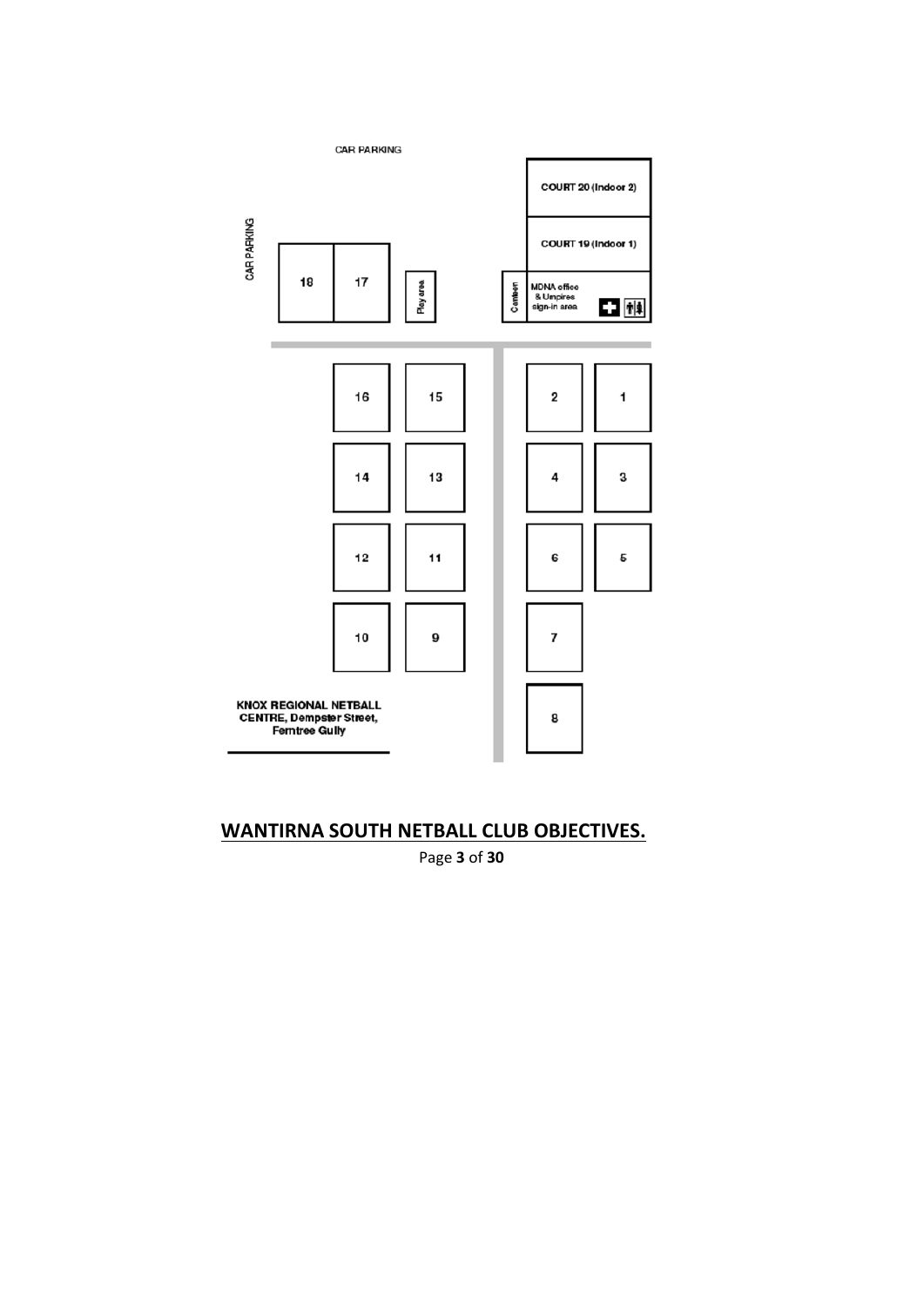The committee of Wantirna South Netball Club aim to;

- provide an opportunity for people of all ages and abilities to participate in all aspects of the sport of netball.
- participate as a club within the Mountain District Netball Association (MDNA) and any other Associations as approved by the Committee of the day.
- provide membership to any person who wishes to pursue the sport of netball.
- educate and develop skills of club members in all aspects of netball, including playing, coaching, umpiring and administration.
- develop and sustain pride, responsibility, consideration, courtesy and sportsmanship in club members.
- Provide support and development opportunities to all players, coaches and umpires.



#### **CLUB CODES OF CONDUCT.**

NB: See also Promoting Good Practice Policy.

Page **4** of **30**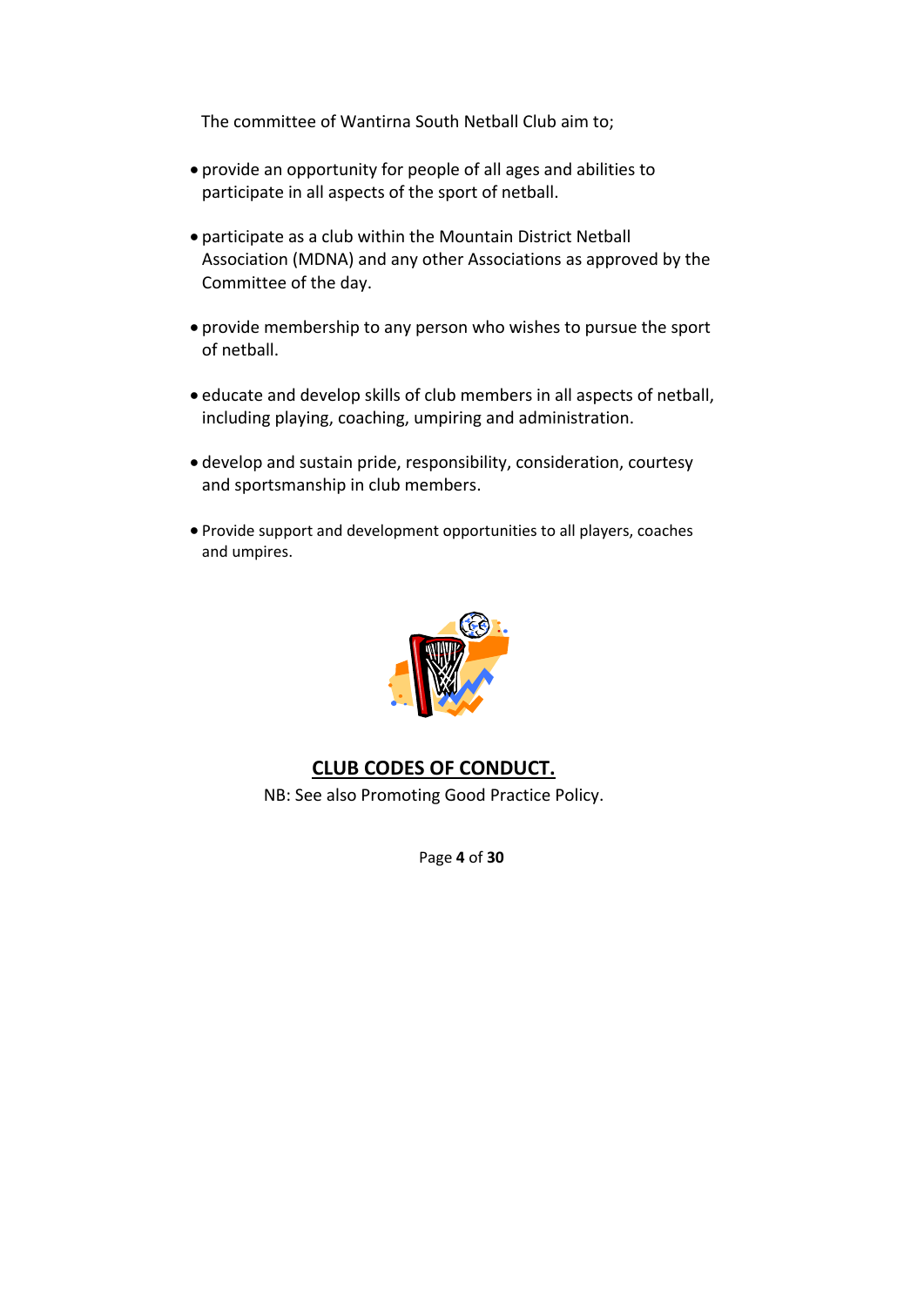#### **Player Code of Conduct.**

By registering as a player at Wantirna South Netball Club, you agree to abide by the rules of the Player Code of Conduct.

Learn the rules of netball, and play by them.

 Represent the club well and show a sporting manner at all times.

 Respect and abide by the umpires' decisions ‐ our club supports the right of umpires to warn or even send‐off players who dispute their decisions.

 Respect and abide by coaches decisions. Wear proper attire at all times during match and training sessions – eg. lace‐up runners are to be worn at training.

 Notify the coach in person as early as possible if unable to attend training or a match, to help the coach with planning and as a courtesy.

 Advise your coach if you have any injury or illness which may affect your ability to play.

- Abide by the rules and regulations of the club.
- Work equally hard for yourself and your team.

 Ensure all club fees are paid in full prior to the commencement of the season.

Above all, have fun!

**Parent/Guardian Code of Conduct.**



Page **5** of **30**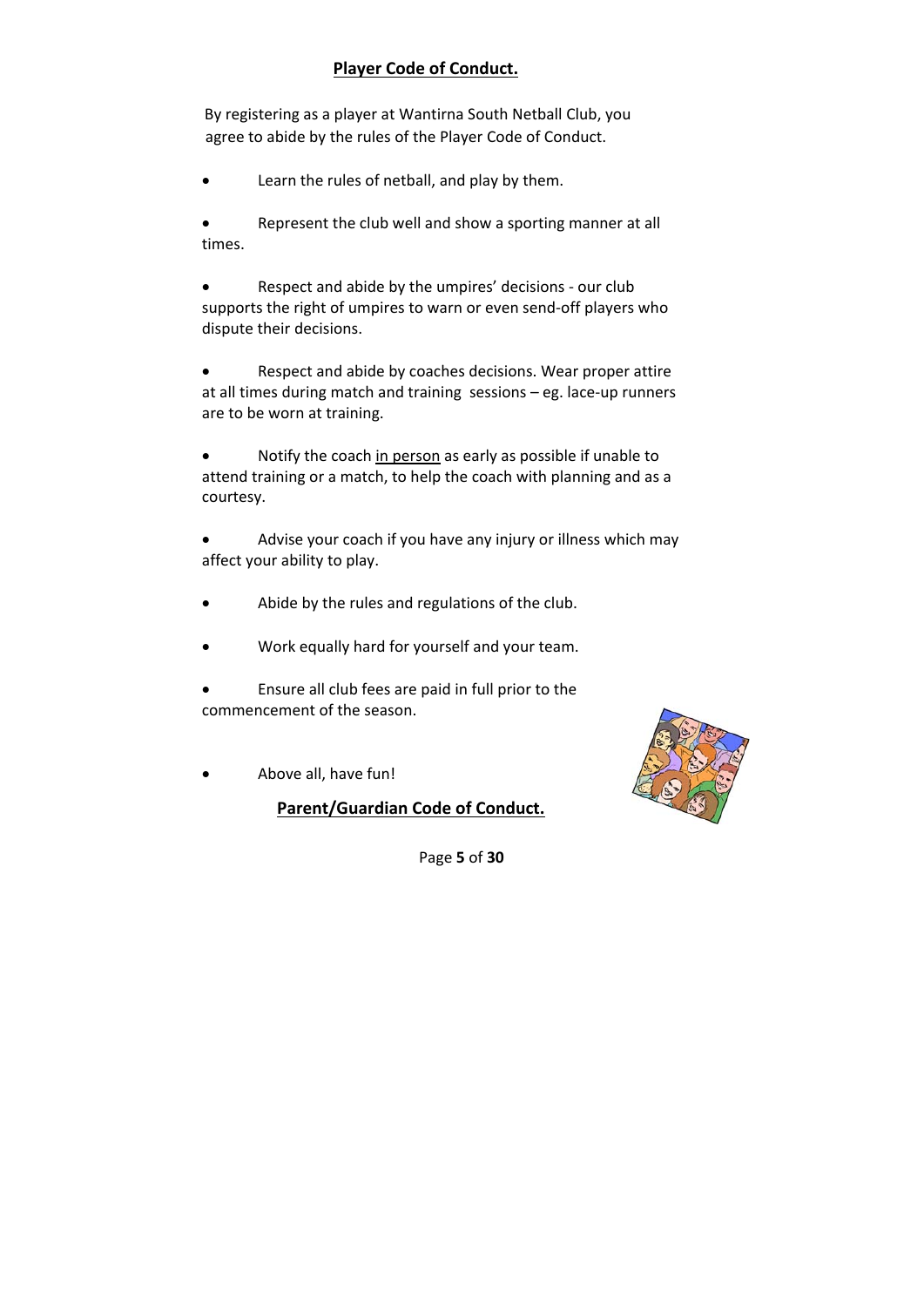By registering your child as a player at Wantirna South Netball Club, you agree to abide by the rules of the Parent/guardian Code of Conduct.

Encourage your child to play for their own enjoyment and interest.

 Applaud good play by all teams and their players. Children learn from your example.

 Ensure that team members arrive on time at training/matches (prior to commencement) and are promptly collected at the end of it.

 Provide positive encouragement and support to all players and coaches at all times.

 Accept decisions of coaches. They have a whole team to consider and while sometimes you may not agree with the decisions they make it is their role and their right to make them.

 Accept decisions of umpires, and refrain from commenting on umpiring during a game. **Never** approach an umpire to discuss the game or decisions.

 Assist as needed e.g. collect or return goal posts, bin duty, score, vote, and help injured players.

Support the club with any fund-raising it may do and, where possible, attending Presentation Night.

 Ensure all club fees are paid in full prior to the commencement of the season.

 Bring any queries or concerns you may have to the attention of your coach or a committee member as soon as possible, but please **do not** raise them in the presence of the players.

Page **6** of **30**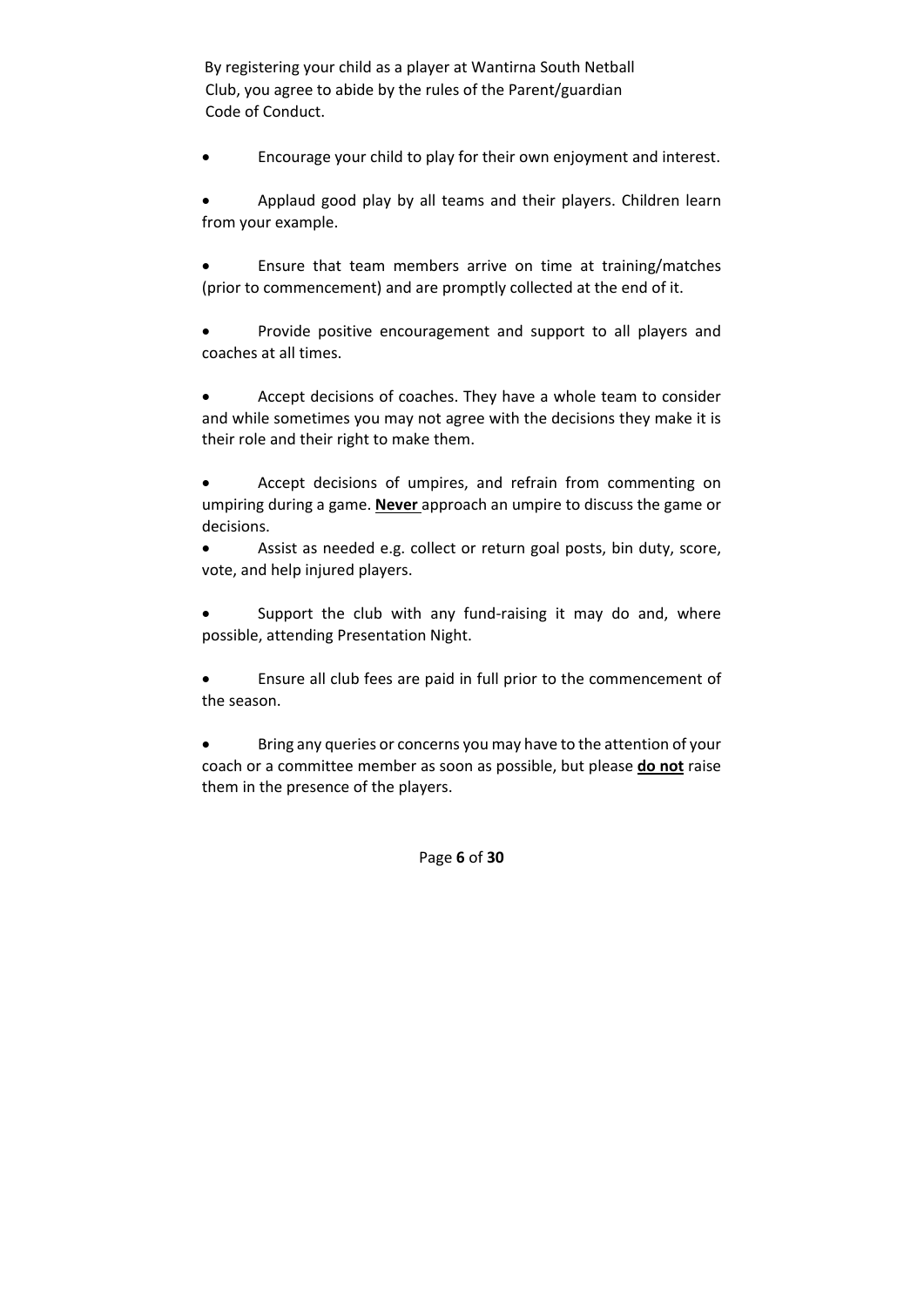#### **Coaches Code of Conduct.**

By volunteering to be a coach at Wantirna South Netball Club, you agree to abide by the rules of the Coaches Code of Conduct.

- All coaches must respect other coach's methods and approach to training, management and players.
- All coaches must be familiar with Wantirna South Netball Club policies, particularly the Child Protection Policy.

#### **In regards to player development, all coaches will –**

- Respect the talent, development stage and goals of each player.
- Encourage all to play by the rules and in the spirit of the sport, and lead by example.
- Help players reach their full potential.
- Give all players equal attention, opportunities, and on‐court playing time.
- Foster sporting relationships, promote self‐discipline and create a healthy attitude toward competitiveness.
- Remember young people participate for pleasure, winning is only part of the fun.

#### **In regards to match days ‐**

 Coaches are totally responsible for the direction and control of their team during match play. Assistance where required should

Page **7** of **30**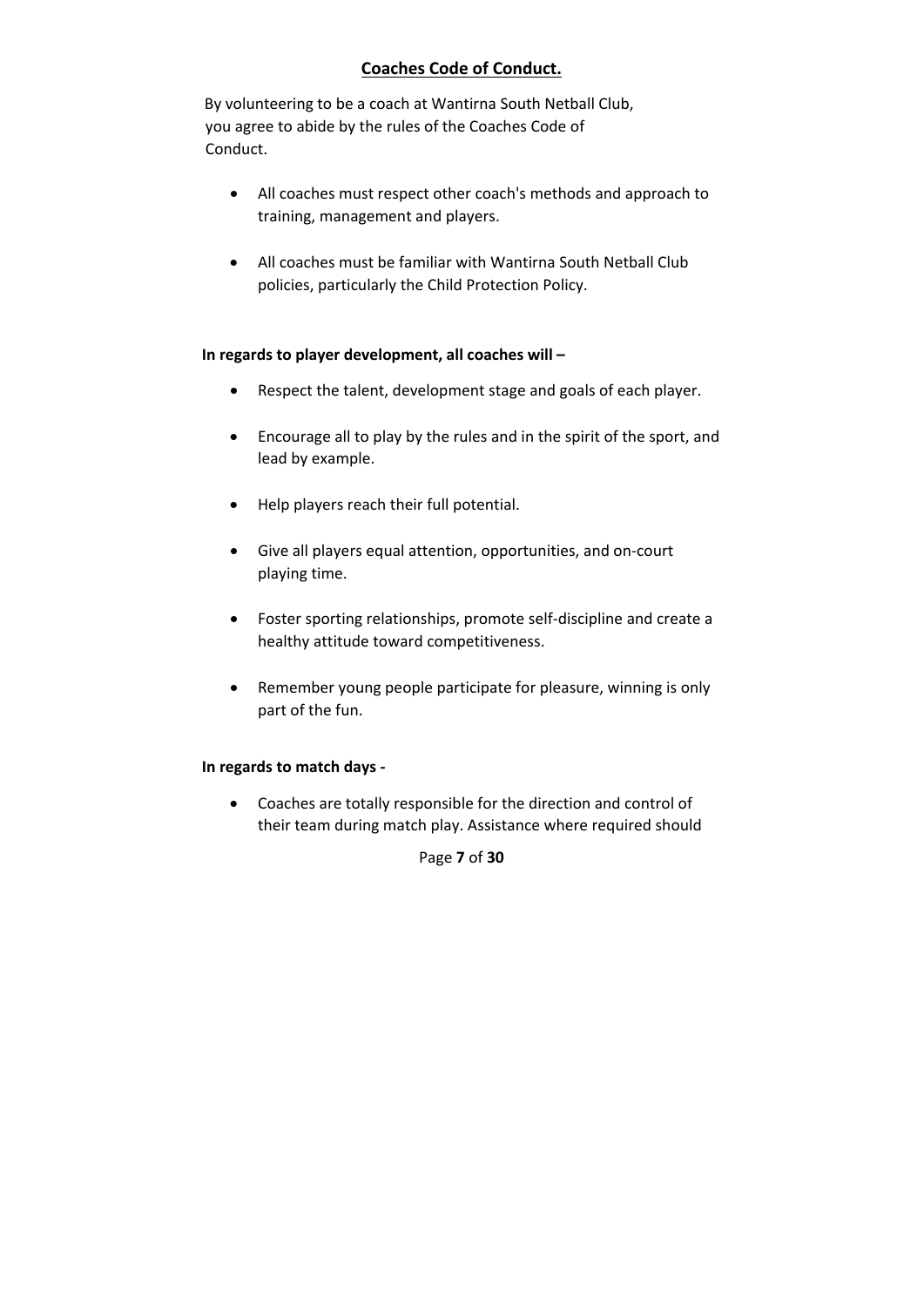be sought from the Team Manager, Coaches coordinator, or a committee member.

 Coaches and players are expected to be courtside prior to the commencement of each match and for the duration of the match.

#### **In regards to training sessions ‐**

- Training sessions will take place at a venue and time agreed upon between the Committee of the day and the individual coach.
- This agreement is necessary to ensure insurance coverage at the training venue is maintained.
- These sessions will be conducted with the degree of professionalism appropriate to the players' levels of experience and age.
- It will be the responsibility of each coach to ensure the personal safety of each player during each session, and after each session until the players are with a responsible adult, if under 18 years of age.
- Training sessions will be at the discretion of the coach with regard to extreme or inclement weather conditions. If a cancellation is needed, players and parents must be notified at least 1 hour before the training time.
- It is club policy that no penalty (ie less court time) will apply to any player who has been unable to attend training due to injury or reasonable circumstances beyond their control.

**In regards to equipment –** 

Page **8** of **30**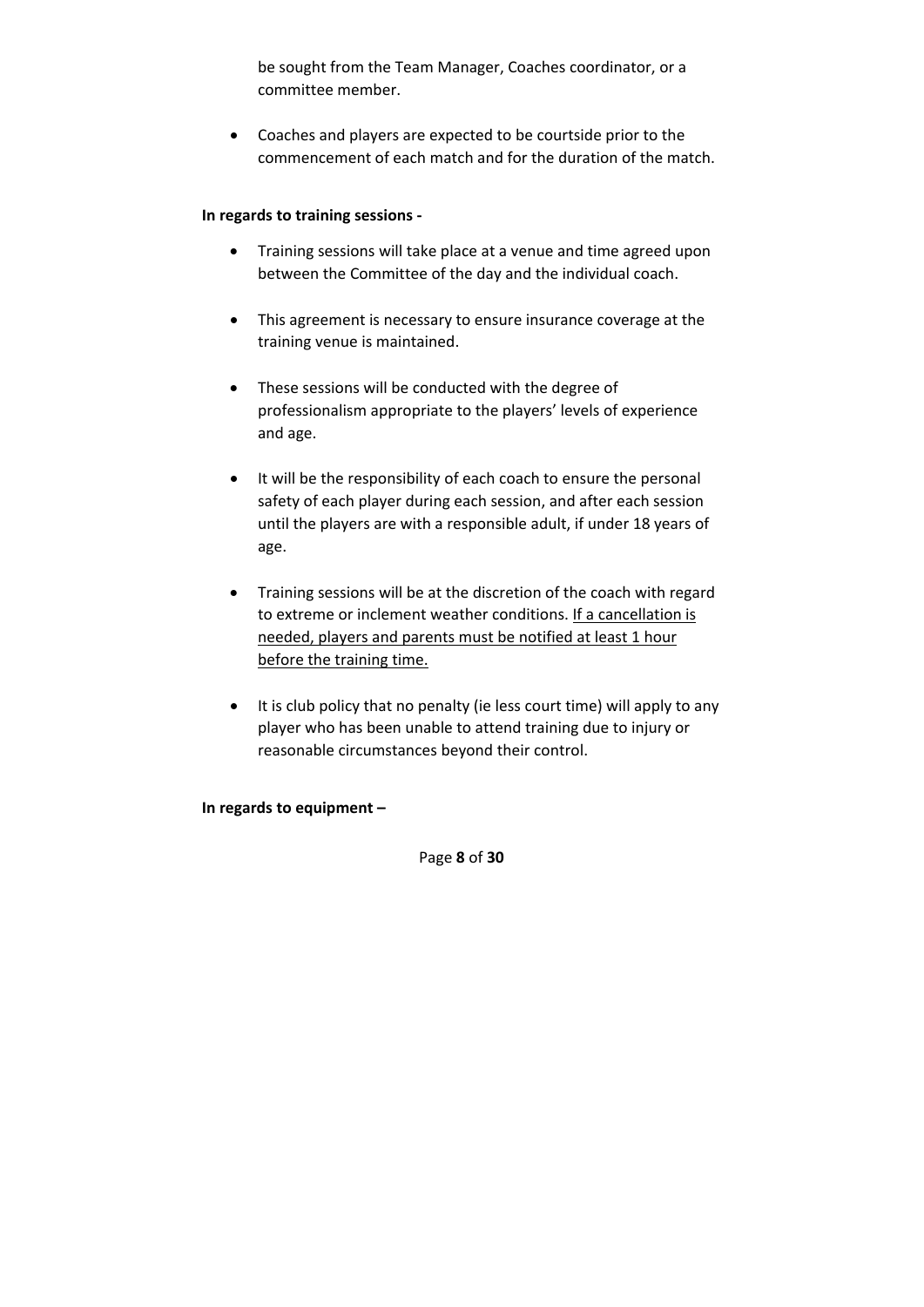Each coach will be provided with; one carry bag, one match ball, a quantity of training balls, one set of player training bibs or patches, one set of match day bibs or patches, one first ‐aid kit and one ball pump.

 Additional training equipment is stored for coaches' use at the clubrooms at Walker Reserve.

 It is the coach's responsibility to maintain proper upkeep and control of the Club's equipment. If any replacements are required, the coach should contact the Coaches convenor or the Equipment officer.

#### **Umpires Code of Conduct.**

Wantirna South Netball Club believes that umpires are vital to our game and we wish to encourage and assist all who take on this important role.

By volunteering as an umpire at Wantirna South Netball Club, you agree to abide by the rules of the Umpires Code of Conduct.

- Remember you are representing the Club as well as yourself.
- All umpires must wear an MDNA-approved umpire's uniform.
- Be punctual and reliable in your umpiring duties.
- Be consistent, objective and courteous when making decisions.
- Encourage and treat all players equally.

Page **9** of **30**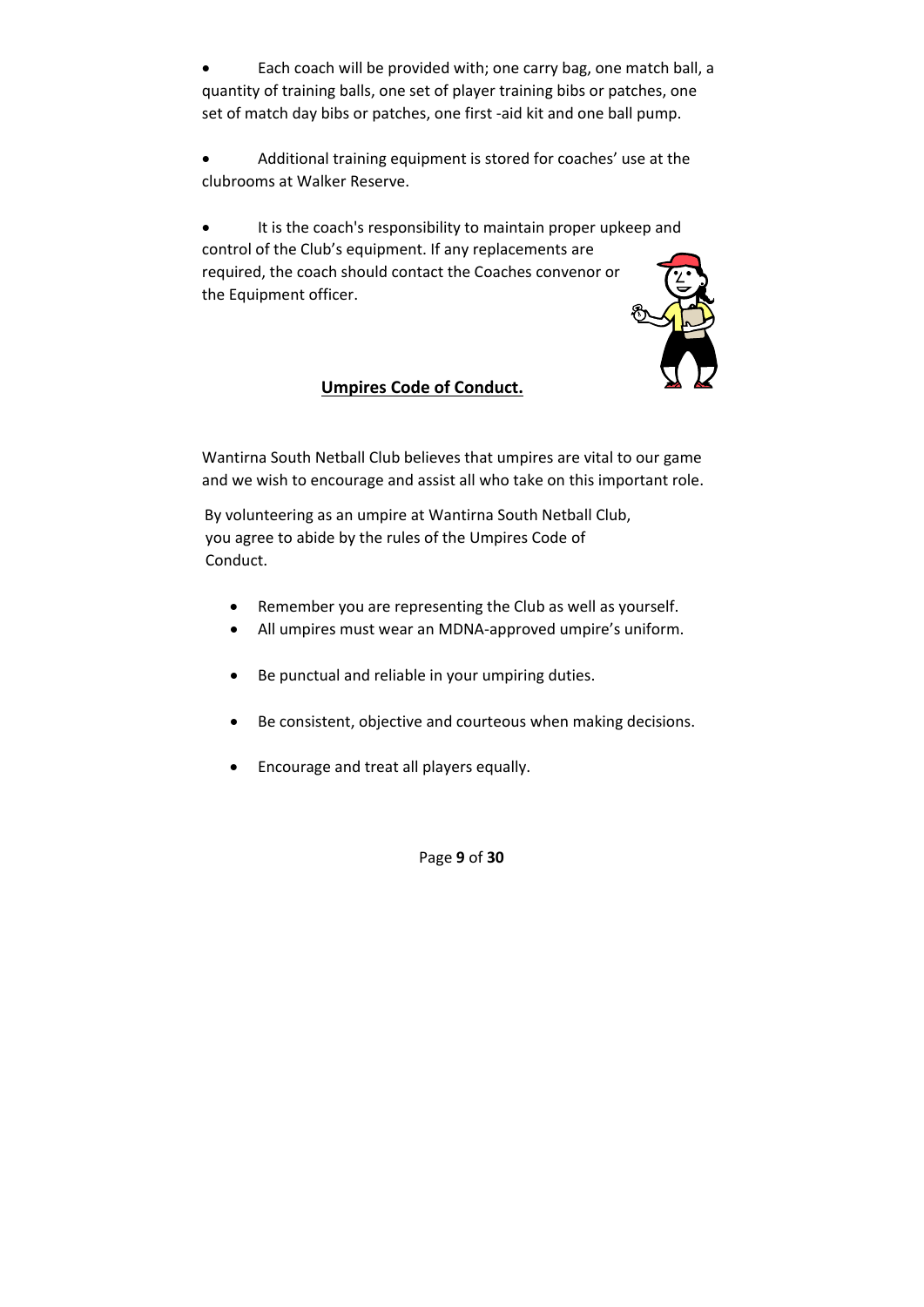- Ensure you are in control of the game you are umpiring. This club and the MDNA support the umpires' right to impose penalties on players for abusive conduct towards umpires or other players.
- Report any instances of abusive behaviour immediately to the MDNA umpires co‐ordinator and a WSNC representative.
- Contact the Umpires Convenor as soon as possible if you cannot umpire for any reason, or if you are having any difficulties at all.
- Aim to increase your qualifications and knowledge of netball by sitting umpiring exams. Remember too that "badged" umpires are paid more for each game, an extra incentive to become more qualified.



## **Club Policies.**

Wantirna South Netball Club has the following policies in place, all of which can be viewed in full on our website;

- Child Protection Policy.
- Fees and Registration Policy.
- Promoting good practice policy.
- Photography/Social Media Policy.

Page **10** of **30**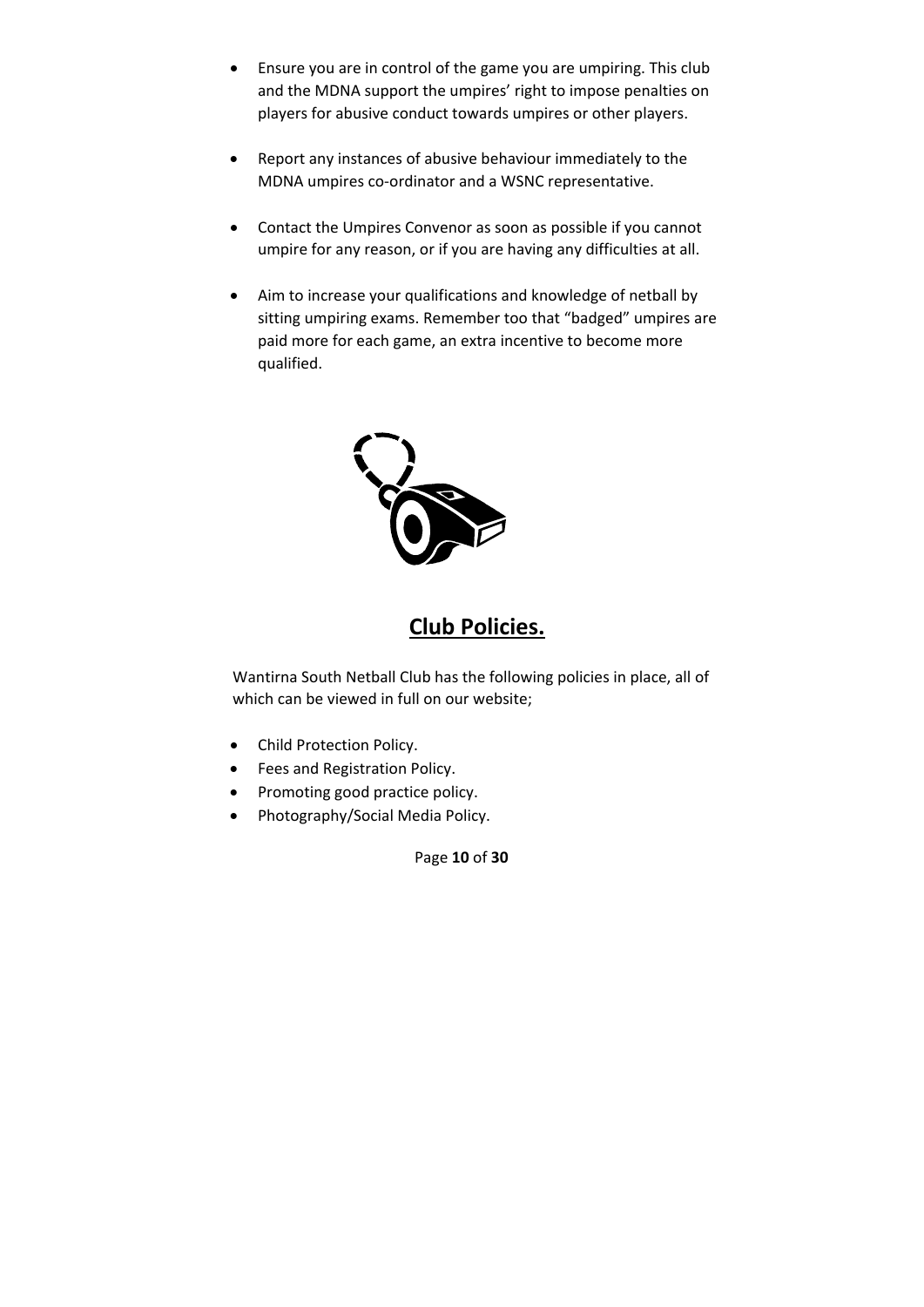Complaints and Conflict Policy.

## **TEAM SELECTION PROCESS**

#### **11 & Under (including 11 & Under Modified)**

Teams are selected primarily by friendship groups. It is our club policy that all players in these age groups have the opportunity to play in all on‐court positions over the course of a season, regardless of their skill level or physical size.



We aim to teach our players the rules and the basics of

playing the game (such as moving forward; creating space; basic defending techniques; and goal shooting) as well as general ball skills, positive attitudes and good sportsmanship particularly towards coaches, umpires, and other players.

#### **13, 15, 17 ,23 & Under, Open, and A Grade**

Grading day is the primary basis for team selection for all competitive sections. Players must have current VNA to be able to attend grading days**. Players who do not attend grading days will be placed into a team at the discretion of the Match Committee.** Match committee organise and run a series of intra-club Grading games, using the players preferred positions as stated on their Registration Form as a starting point. Then taking into account the players' performance at these games; the Coaches Player Assessments; team balance; on-court positions; age and year level at school; and their own knowledge of the players among many other things,

Page **11** of **30**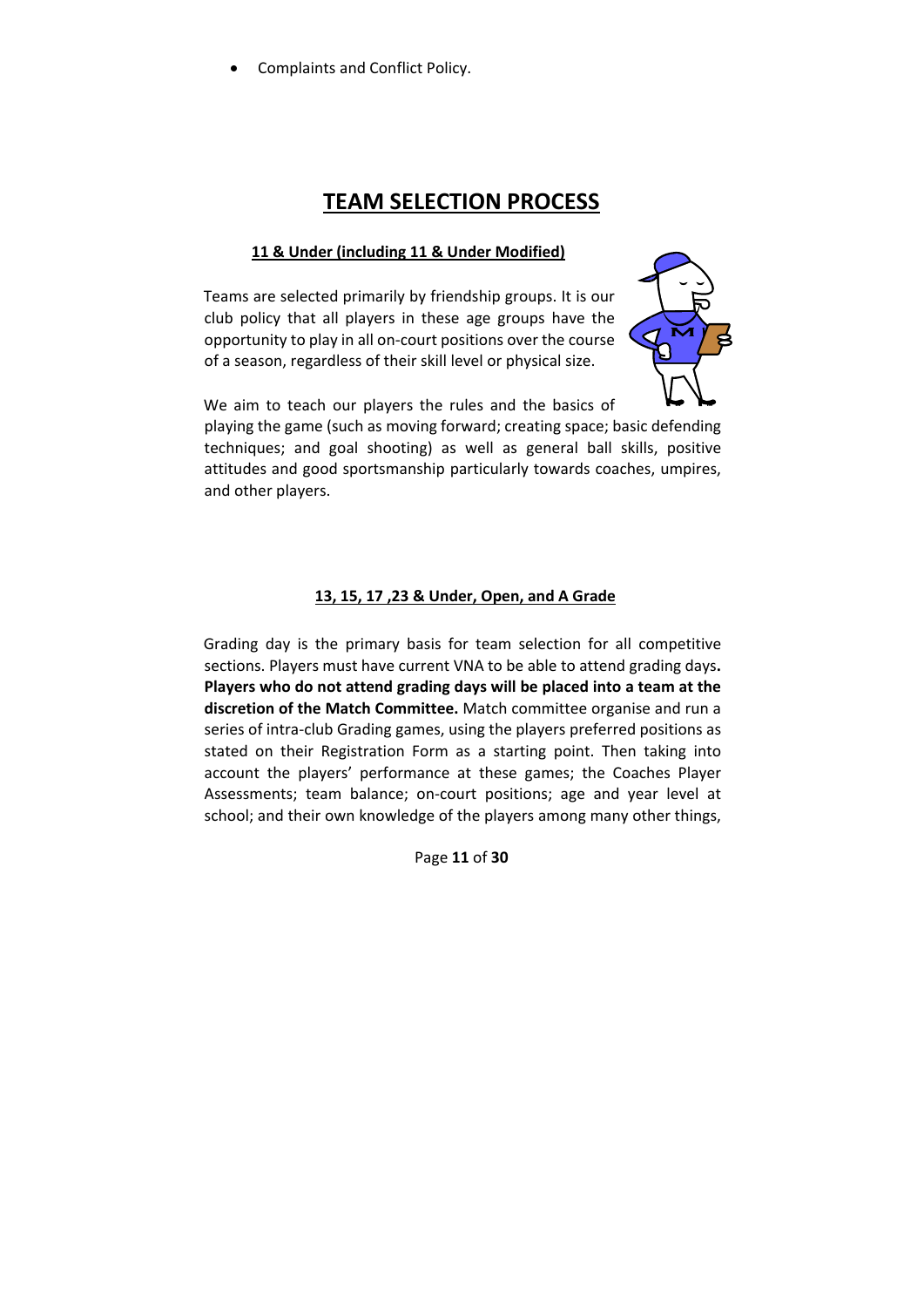Match committee selects players into teams. These team selections are for the whole year unless player registrations make changes necessary for spring season. The usually brief time between the two seasons does not allow for full re‐grading to take place.

#### **Team Numbers**

The Club aims to select 9 players in each team whenever possible. There will be occasions where this does not happen however it is something we always aim for.

## **PLAYER ELIGIBILITIES**

#### **Age Definitions**

Player eligibility is based on their age at 31 December in the year of play. Sections are Junior: 11 & Under Modified; 11, 13, 15 & 17 and under, and senior: Open Age, A Reserve and A Grade.

To play 11 & Under Modified, players must have turned 7 yrs before they can take the court. To play 11 & under, players must have turned 9 yrs before taking the court. Players are therefore eligible to play in either 11 & under section unless they turn 12 yrs of age before December  $31^{st}$ .

If, for instance, you are still 13 on Dec  $31<sup>st</sup>$ . you can still play 13 & under in this year, but if you have turned 14 by Dec  $31<sup>st</sup>$  you must play 15 & under in this year.

Page **12** of **30**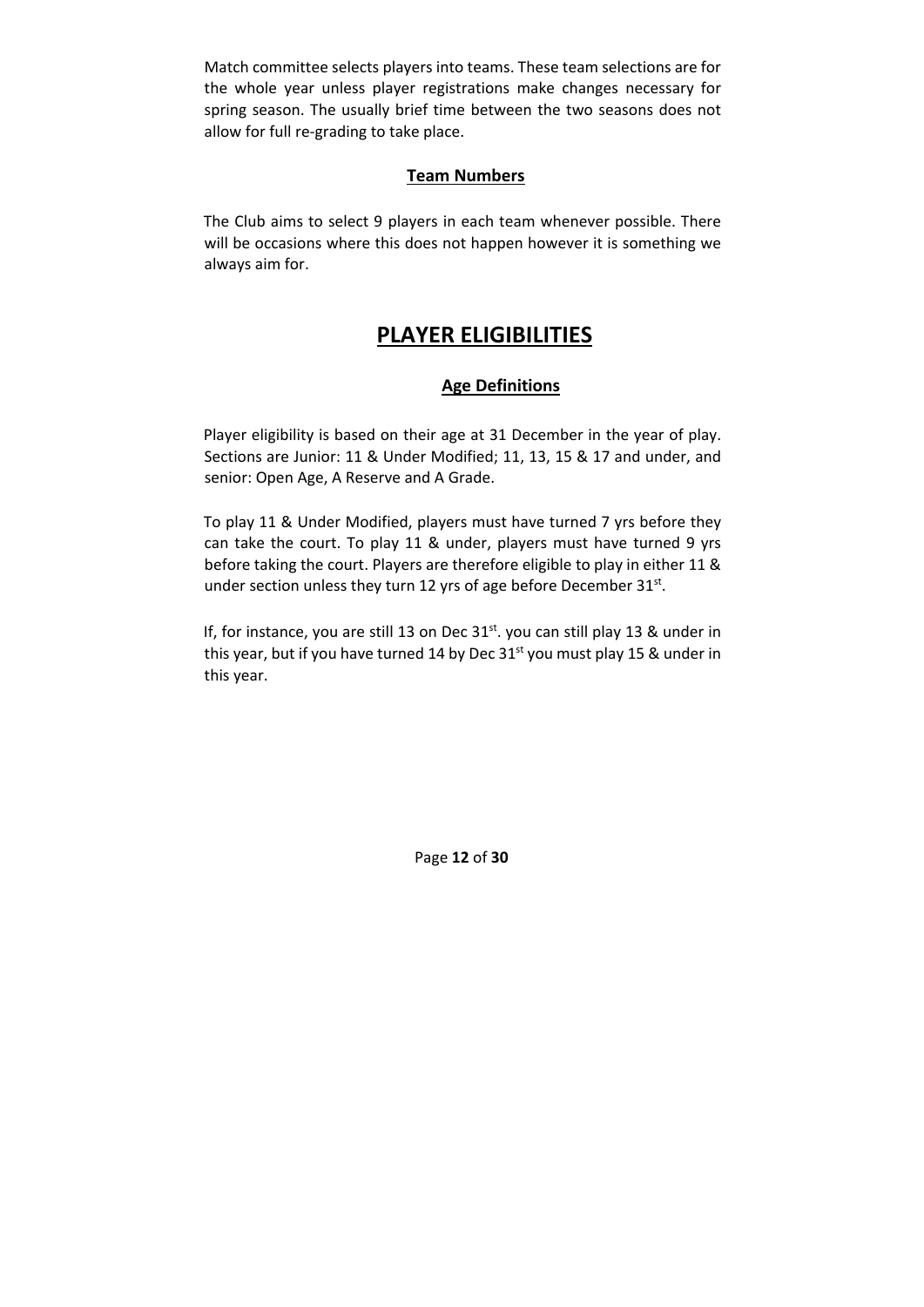

One exception is 17 & under & Open, where a player must be 14 yrs of age before they can take the court, regardless of their date of birth.

#### **Finals Series**

All sections from 13 & under up to A Grade compete for a place in the finals series' each season.

To be eligible to play in finals, players must have competed in a minimum number of games in the season. These are:

| Winter Season - | 6 games                                      |
|-----------------|----------------------------------------------|
| Spring Season - | 3 games in a season of 10 rounds or less, or |
|                 | 4 games in a season of more than 10 rounds   |

## **MOVEMENT BETWEEN TEAMS**

Occasionally during a season, it may be necessary to "borrow" a player from another team. MDNA By-laws allow for any qualified player to play "up" in either a higher age group or higher section within their age group a maximum of three times before they are not allowed to play in the lower graded team again. Whether to borrow a player or not is entirely at the

Page **13** of **30**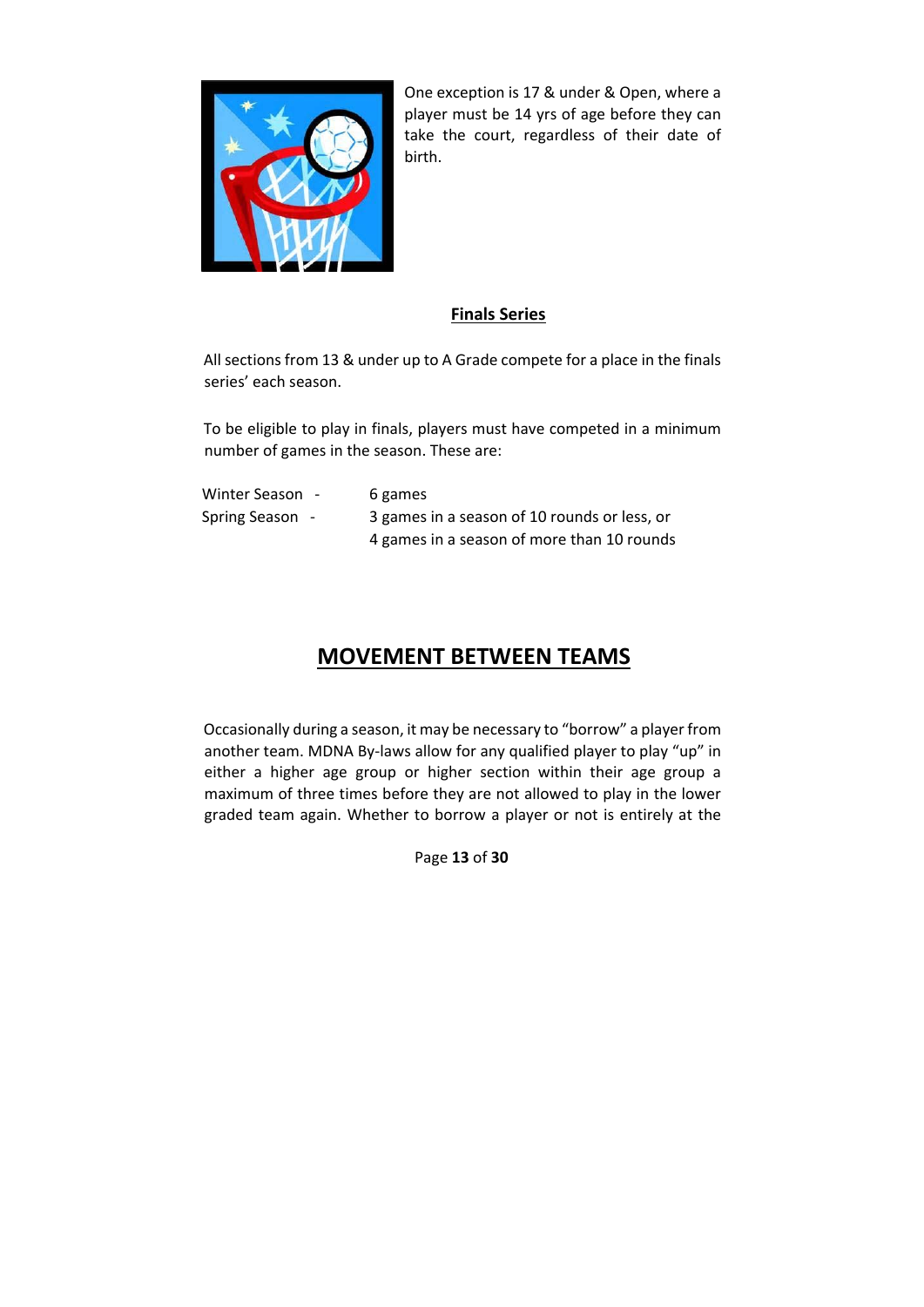discretion of the coach. There are however, rules governing this movement of players.

#### **Movement to a higher graded team:**

In the first instance both coaches affected by the player movement are to communicate on the availability and viability of the intended move.

Before agreements are made on the move, the player concerned and his/her parents are to be advised. Players will not be forced to participate however it is hoped that if asked they will agree to do so.

The score sheet on match day must reflect the new player's details as per MDNA requirements, ie registered at the MDNA office and entered on the front of the score sheet. Failure to do so may result in a loss of 4 Premiership points, a fine by the MDNA, or both.

#### **Movement to a lower graded team:**

A player cannot represent a team in a lower age / grade without the approval of the MDNA.

### **PLAYER COMMITMENT.**

All coaches at Wantirna South Netball Club are volunteers. They give up many hours of their time to prepare training sessions, to run training sessions and to attend on match days. For this reason, **training is compulsory for all players from 11 Modifiedsto Under 17 and also A reserve and A grade.** Playersin Under 23 and Open teams who do not wish to train will be placed into a team without a coach and will be expected to arrange a team manager to take charge of equipment and scoring etc on match days.

Page **14** of **30**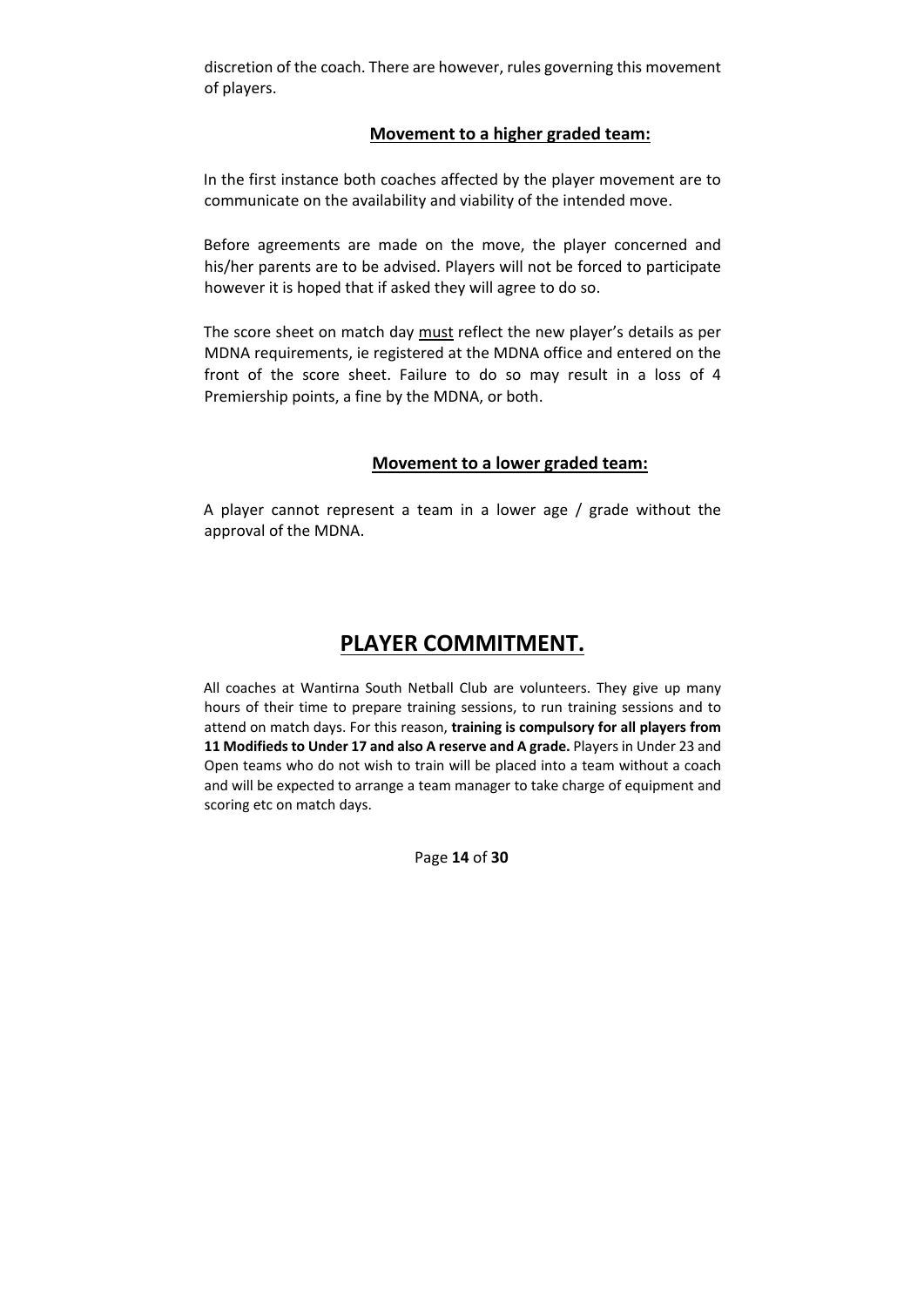## **CHILD PROTECTION STATEMENT**

#### **NB: See also Child Protection Policy.**

Wantirna South Netball Club is committed to the safety and well‐being of all who participate in our sport. We support the rights of the child and will act to ensure a child‐safe environment is maintained at all times.

We also support the rights and well-being of our volunteers and encourage their active participation in building and maintaining a secure environment for all participants.

The minimum age of club coaches appointed to supervise children is 18 years of age. Assistant coaches may be younger but must be under the direct supervision of a Club‐appointed adult.

#### **All Committee Members, Coaches and other Volunteers will:**

Be responsible for the safety of the children in their care at all times. Obtain and provide details of a current Working With Children Check. At no time does the Club have access to any information provided in these checks ‐ the club is advised only that a person is approved (or not) to supervise children.

 Be made aware of the Club policy in relation to Child Protection, and the relevant Code of Conduct.

 Where possible, not be left alone with a child in a place that cannot be observed by others.

Page **15** of **30** Not take a child to their home, or encourage meetings outside the programme activity, unless it is with the consent of a parent/guardian.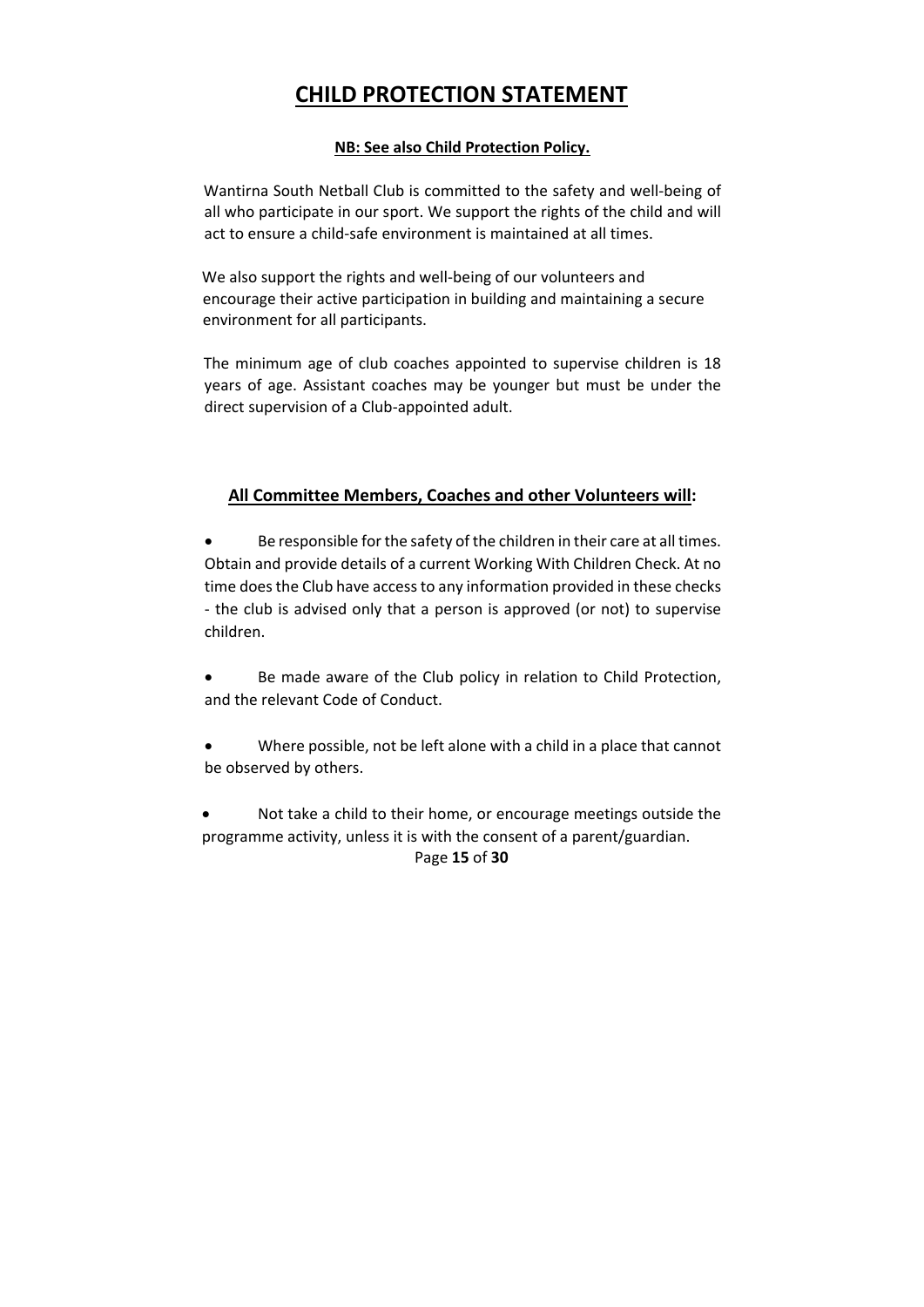Not drive a child home without another person present in the car.

 Where possible, not remain after training or a game with a child unless another person is present.

 Ensure no unauthorised person has access to any child while under their supervision, which includes collection after training/matches.

Volunteer coaches and others accept a very large responsibility when they agree to coach our children. Parents and guardians have an obligation to help them, their children, and the Club by being responsible also.

Start and finishing times of training and games will be advised. It is the responsibility of parent and or guardians to collect their child on time or make suitable alternative arrangements which their coach is made aware of.



Page **16** of **30**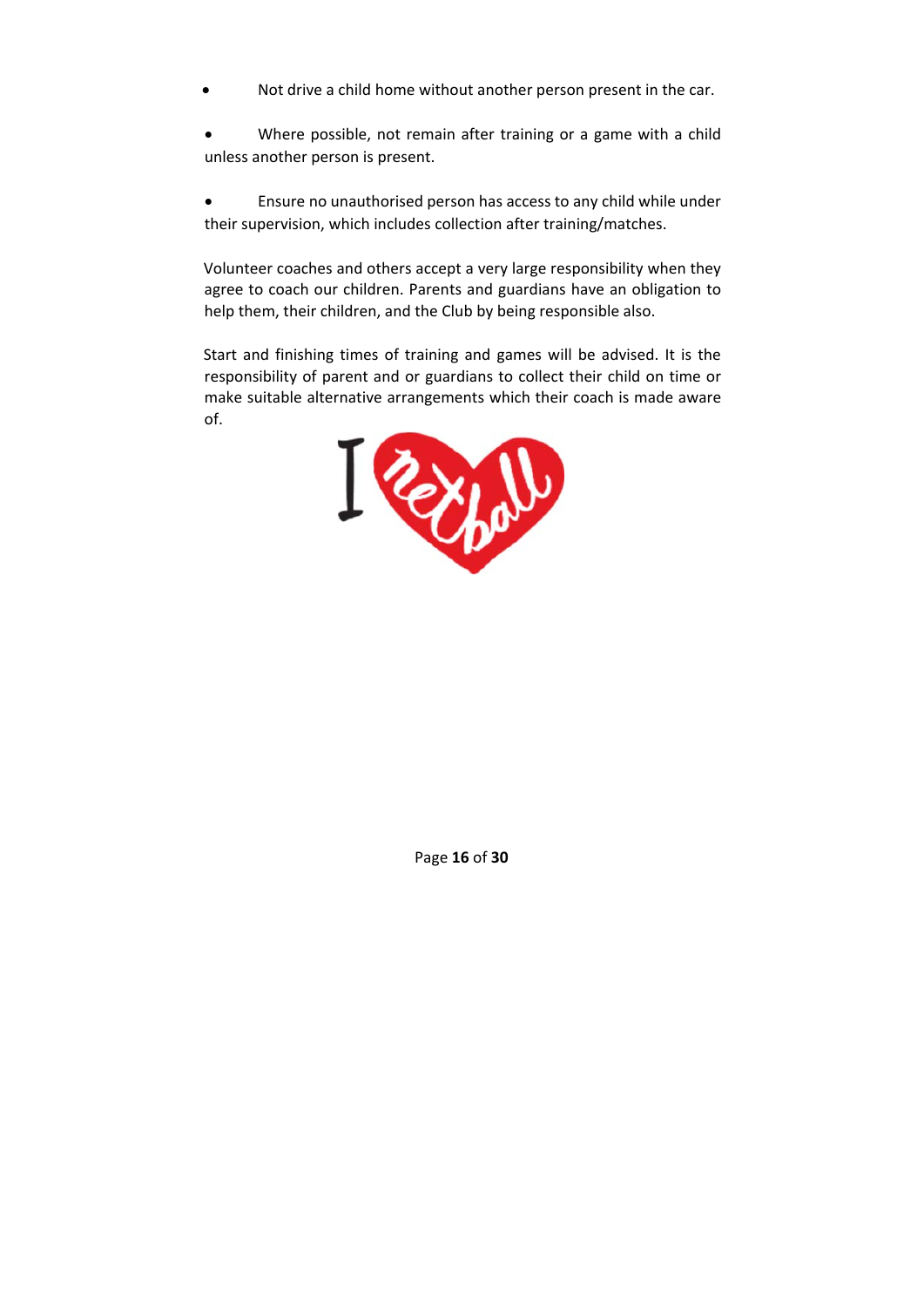## **FEES & REGISTRATION**



#### **NB: See also Fees and Registration Policy.**

MDNA have two seasons per year, Winter & Spring. Winter usually runs from March to August, and includes three weeks of finals, while spring runs from September to December and has one week of finals only. 11 & under & 11 & Under Modified teams do not compete in finals. The exact dates vary from year to year depending on Easter, school holidays and public holidays. All players are required to submit completed registration forms before they can take the court. All fees are payable during the registration period (as determined by the Committee of the day) or by Round 1 of the season at the latest. In the case of financial hardship, alternate arrangements can be made via direct contact with the club Treasurer; however, this must be done prior to Round 1 to be considered. Unfinancial members will be ineligible for court / match time unless these prior arrangements have been made. Ample notice will be given as to when the registration period starts for each season.

#### **Netball Victoria Insurance:**

All players must be registered with Netball Victoria and are required to pay the annual fee which covers both Winter and Spring seasons as set by that Association. Your personal injury insurance is part of this membership. This Club collects these fees with your winter season registration and forwards them on your behalf; your membership card is then mailed to you direct by Netball Victoria.

Please note that **no player** will be permitted to take the court unless they hold a current financial membership of Netball Victoria. Player Insurance requirements make this essential and the club cannot be held responsible should any player ignore this requirement.

Page **17** of **30**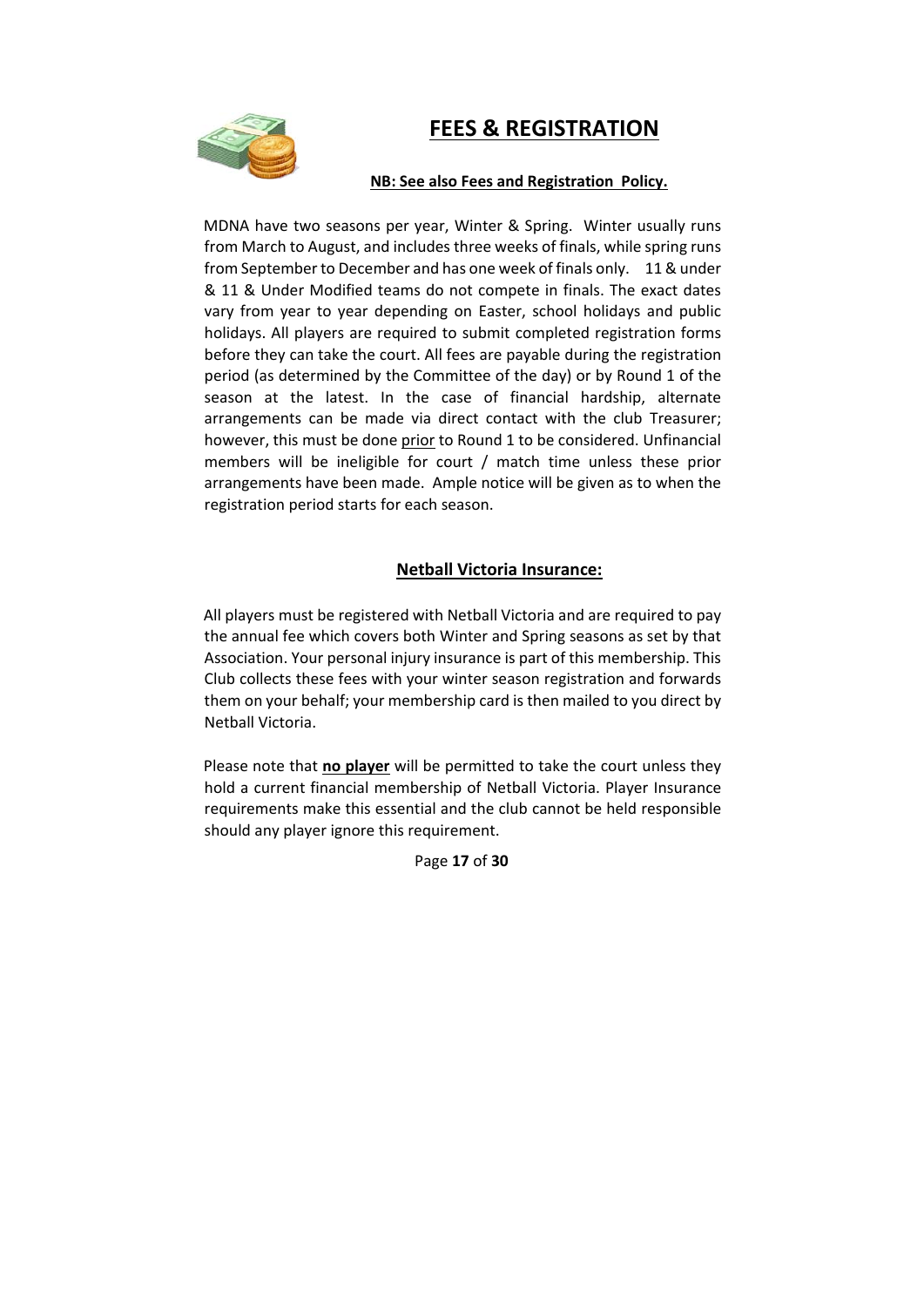## **FUNDRAISING & REBATE SCHEMES**

Wantirna South Netball Club has for some time been a financially strong club and for this reason has not sought to regularly fundraise from already over‐stretched families. We would however like to encourage everyone to help the club in these two very easy ways:



#### **REBEL SPORT REBATE SCHEME**

The Club Rebate Scheme benefits both you and our club. All you need to do is quote Member Number 28134 or simply mention you are a **m** member of this club, to get 5% off most

purchases. The Club then receives a

further 5% in credits to use in‐store, towards sporting equipment. Ask at Rebel Sport for a Member card or contact our Club Secretary to have one sent to you.



#### **RITCHIES COMMUNITY BENEFITS CARD**

Ask our club secretary for your card, show it when you shop at any Ritchies location, and the club receives 1% of the amount you spend — it's as easy as that to raise money. We are now receiving a small but steady amount of money from Ritchies, and every dollar helps so please remember to show your card!

Page **18** of **30**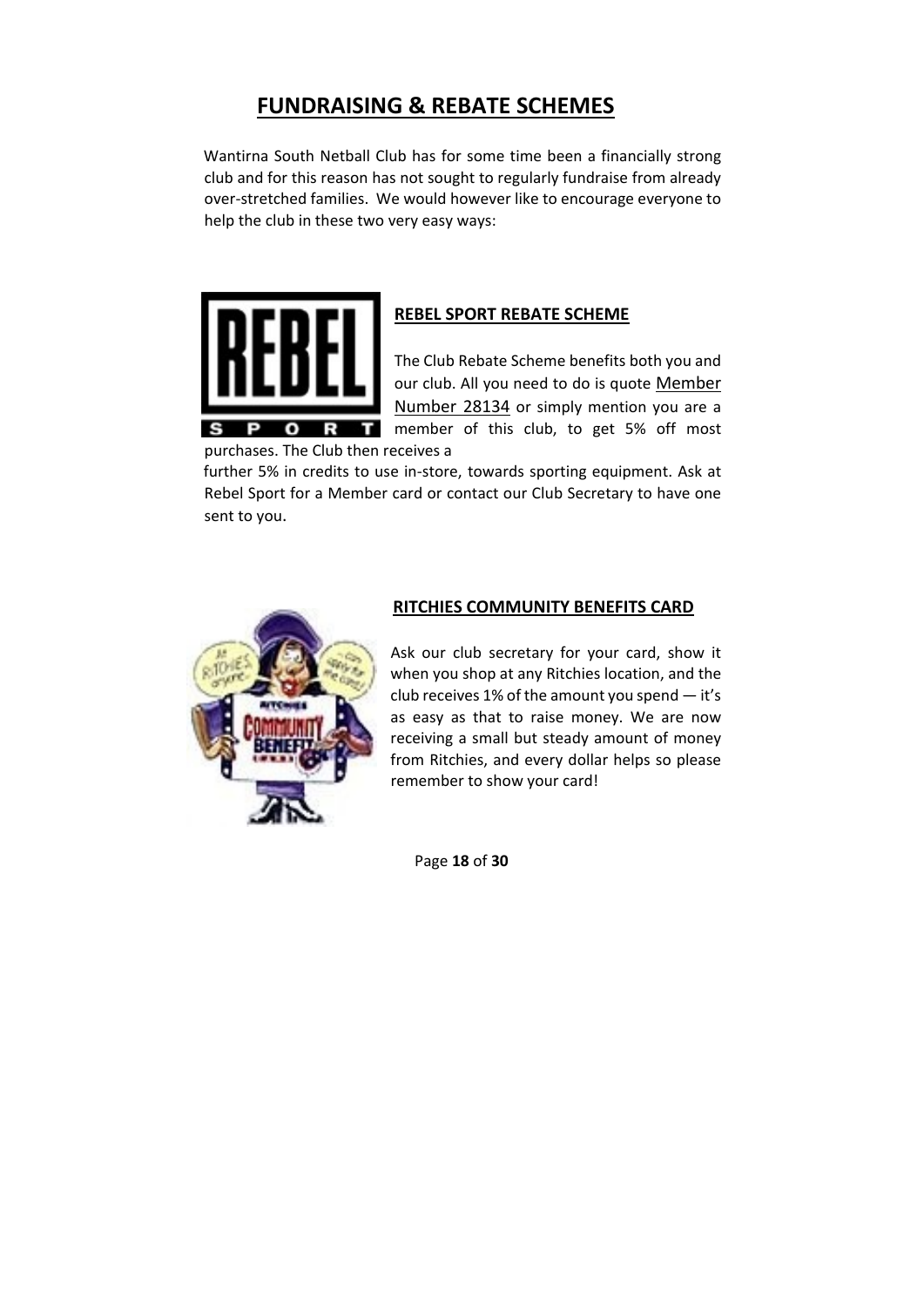## **AWARDS**



Player Awards will be given to eligible (Financial) players who compete in the Winter Season of each year. All

awards will be presented at our annual Presentation Night, usually held on the evening of the MDNA Winter Season Grand Final Day, at a venue to be decided by committee each year.

**New Umpire Awards**: These are presented to those who have performed their first year of official umpiring duties.

**First Year Player Awards:** Presented to Junior players who have had their first Winter season with the Club, regardless of their age or previous playing experience.

**11 & Under & 11 & Under Modified:**  Participation & Encouragement Awards to all players

**13 & Under up to A Grade:**  Best & Fairest and Runners Up Awards Coaches Awards & Team Grand Finalist Awards

**The Best & Fairest Awards** are decided by combining votes cast by Coaches and umpires for each game. The Coaches Awards are left entirely to the discretion of the individual coach using their own criteria.

**Grand Finalist Awards** will be given to all team players who participate in a Grand Final from that season, whether they are Premiers or Runners Up.

Page **19** of **30**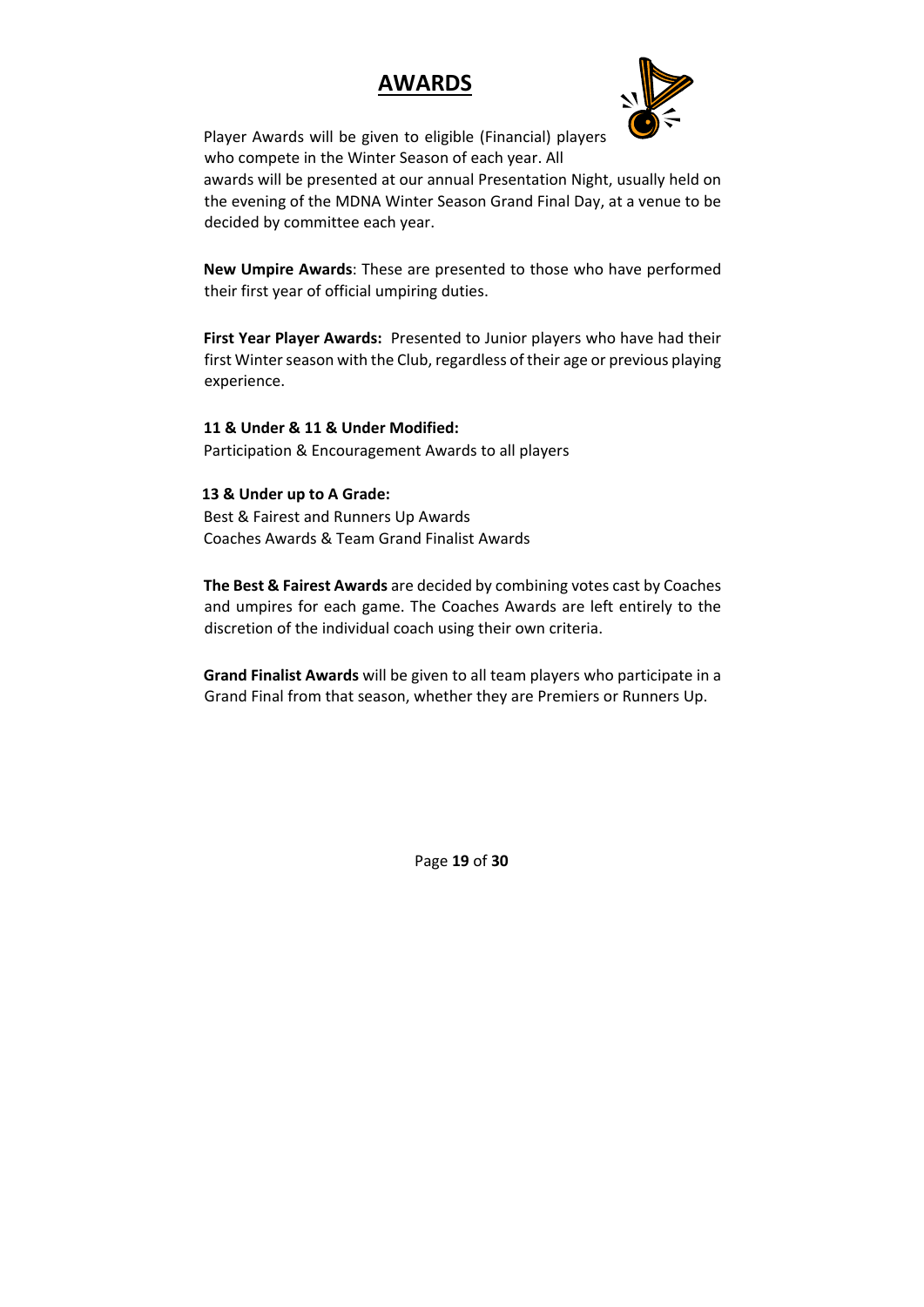

#### **Club Champion**

This award is decided by the Best & Fairest votes cast throughout the season, and every player in a competitive team is eligible to win. The formula used is the Total individual votes received by

each player, divided by the number of games played by the players' team (as some teams have byes or cancelled matches these need to be taken into account), to give an average points scored per game by the individual player.

## **COUNTING OF VOTES**

The Coaches Convenor will look after the voting for each season. They will distribute slips, then collect and retain all votes given throughout the season. All votes will be sealed until counting time.

**Three persons; the President, Coaches convenor and one other nominated by the committee; will be responsible for the proper counting of votes.** 

## **LONG SERVICE PLAYER AWARDS**

Awarded to players who complete 10 years, 15 years or more in 5 year increments, of consecutive years of playing netball with WSNC



Page **20** of **30**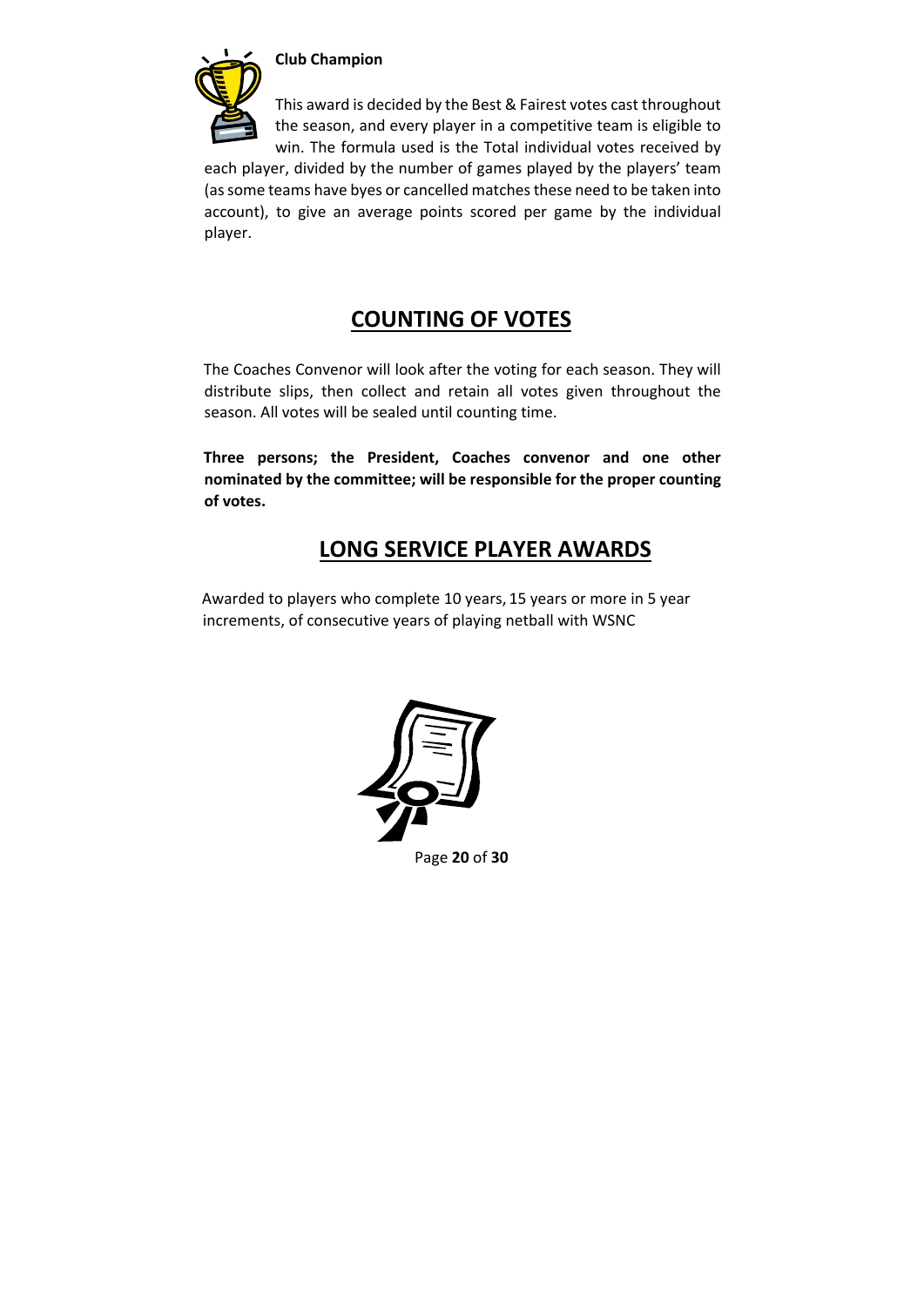## **LIFE MEMBERSHIP**

Life Membership and recognition of this achievement will be at the discretion of the Committee of the day at all times.

#### **Criteria:**

- Service to the club in any two or more of the following areas: player, umpire, coach, committee member, executive officer, MDNA club representative or any other official role and;
- Achievement of 10 years continual service.

#### **Benefits:**

- Presentation of a plaque.
- Invitation to Presentation Night.
- Honour Roll in the handbook.

Wantirna South Netball Club proudly acknowledges our Current Life

Members:

## **LINDA WILDE, MEY WUN BOEY (GAO), SUE WILKINSON, DANIELLE VANDERSTEEN and CAROLINE McCORMICK**



Page **21** of **30**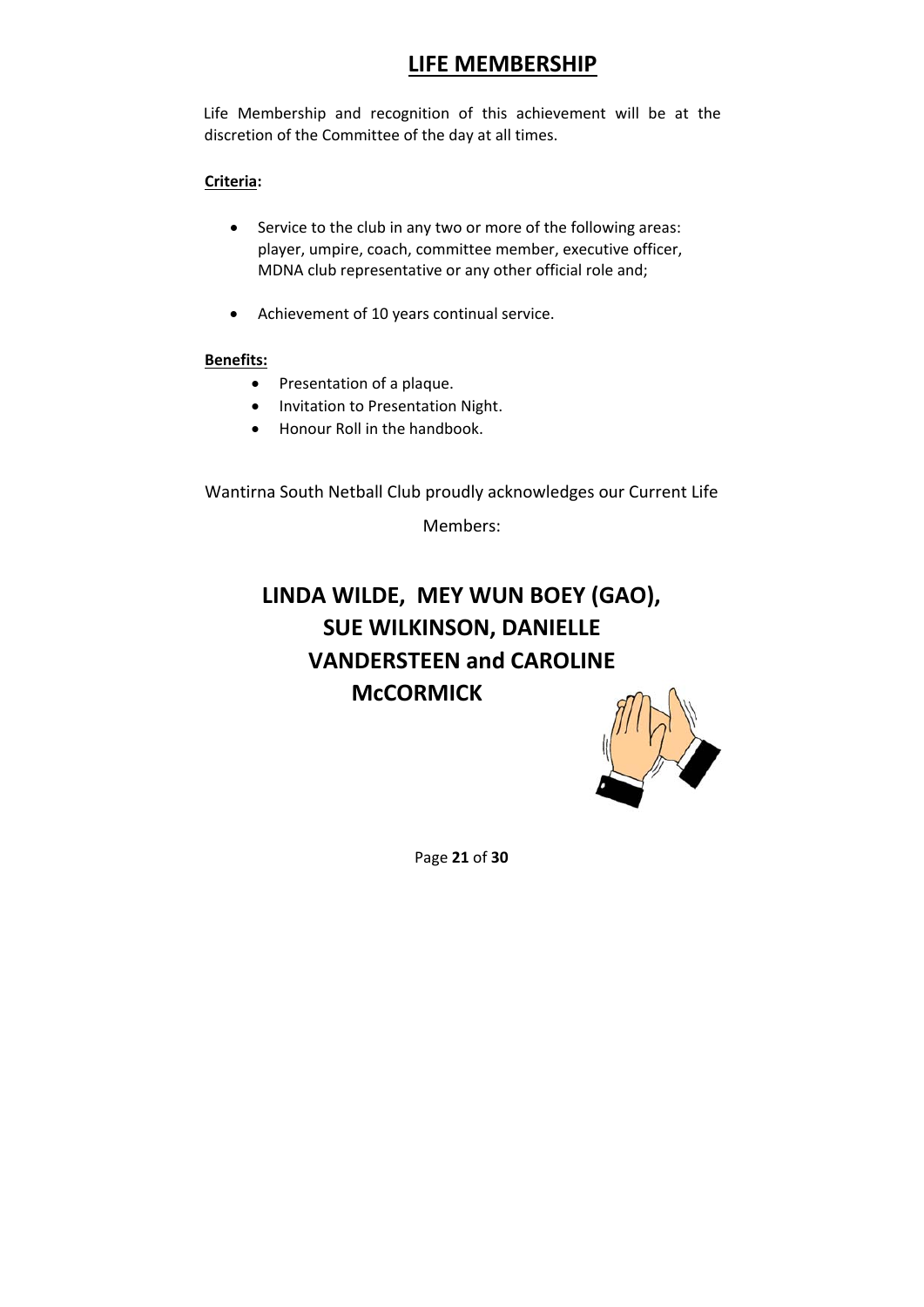## **ANNUAL GENERAL MEETING (AGM)**



The AGM is to be held annually, and conducted in accordance with Section 8 of the Club Constitution document.

Full election of Office Bearers and General committee will take place. All nominations for positions on committee should be lodged in writing not less than one (1) week prior to the meeting, with the Club Secretary.

If prior nominations are not received for any position, nominations may be taken at the AGM. If the number of nominations received equals the number of vacancies to be filled, the persons nominated are deemed to be elected. If the number exceeds the vacancies to be filled, a ballot will be held.

Minutes of previous AGM are to be tabled.

Audited Annual Accounts are to be tabled.

Committee minutes for each meeting since previous AGM are to be available if requested.

#### **Membership & Voting Rights:**

There are 5 categories of full membership with voting rights within WSNC –

‐ Junior players (under 18 yrs at 31 Dec the previous year)

‐ Senior players (over 18 yrs at 31 Dec the previous year)

‐ Family Members (guardians of junior players)

‐ Life Members (are not required to pay an annual fee)

‐ Elected committee members

A person may be a member under one category only and is entitled to one vote only per paid membership, or one vote only per Life Membership. Family members shall only be entitled to vote on behalf of, not in addition to, the Junior player they represent.

Page **22** of **30**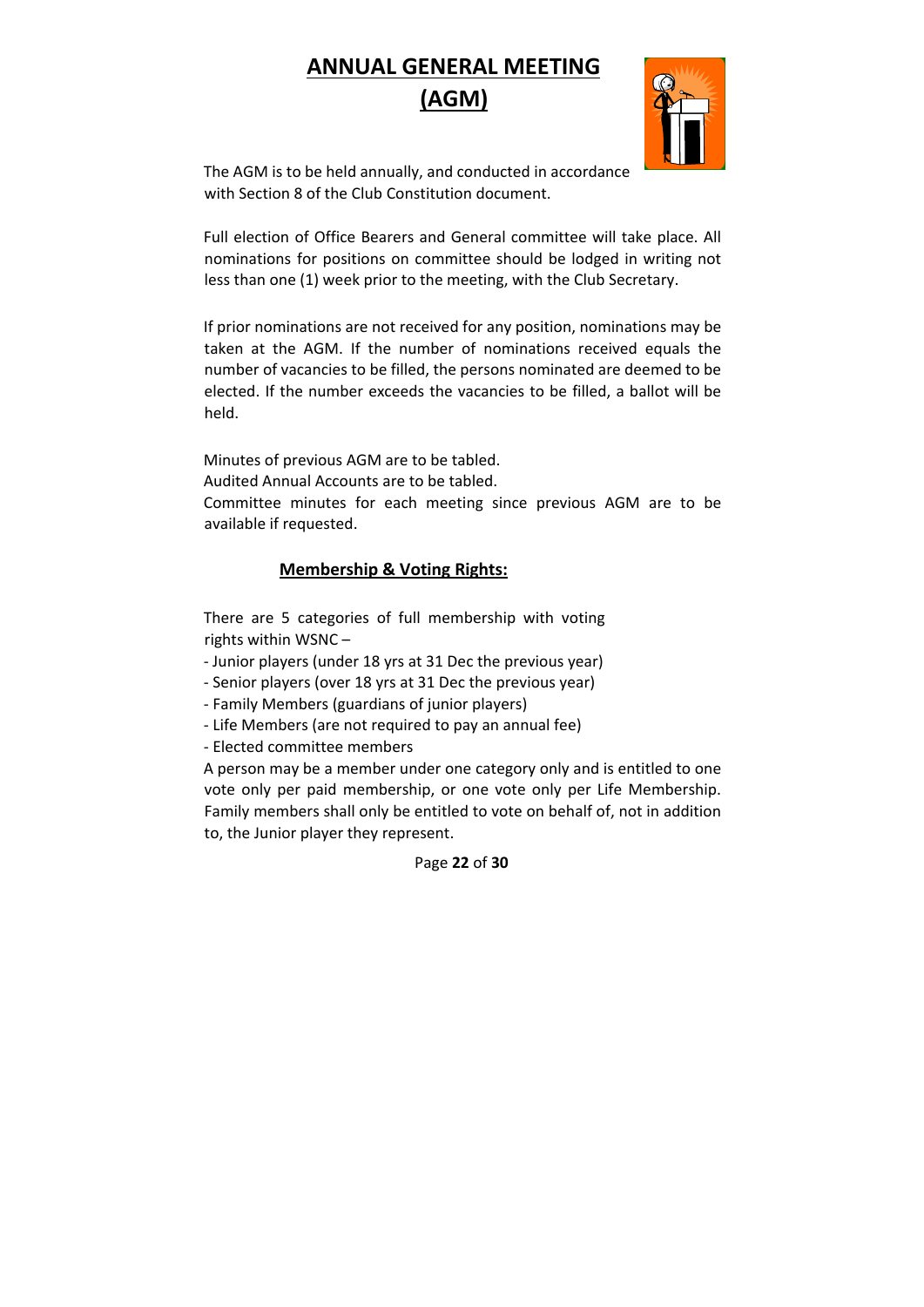We also have 3 categories of membership which do not carry voting rights:

‐ Coaching Members (non‐playing, non‐family members)

‐ Umpiring Members (non‐playing, non‐family members)

‐ Social members (non‐playing, non‐family members, annual fee payable)

## **Photography/video/social media.**

#### **NB: See also Photography/Social Media Policy.**

In accordance with Netball Victoria recommendations, from 2009 the following Photography & Video Consent will form part of our Player Registration Form for all players:

Photography / Video Footage consent

Wantirna South Netball Club Inc (WSNC) may wish to record images of participants for promotional and training/development purposes. These images may be used in mediums including publications and promotional material including the club newsletter, website or other social media.

Wantirna South Netball Club Inc. agrees not to use any images in a manner that may be deemed adverse or defamatory to the person(s) involved and it will not use images for any commercial gain. Any images remain the property of WSNC and any personal details will be kept confidential and will not be used for any purpose other than related to this image.

Members acknowledge that they may be subject to photography/filming as described above and that consent is given for Wantirna South Netball Club Inc to use images taken of me/ my children for these purposes.

Name of Parent / Guardian...................................................................

Signature........................................................

Page **23** of **30**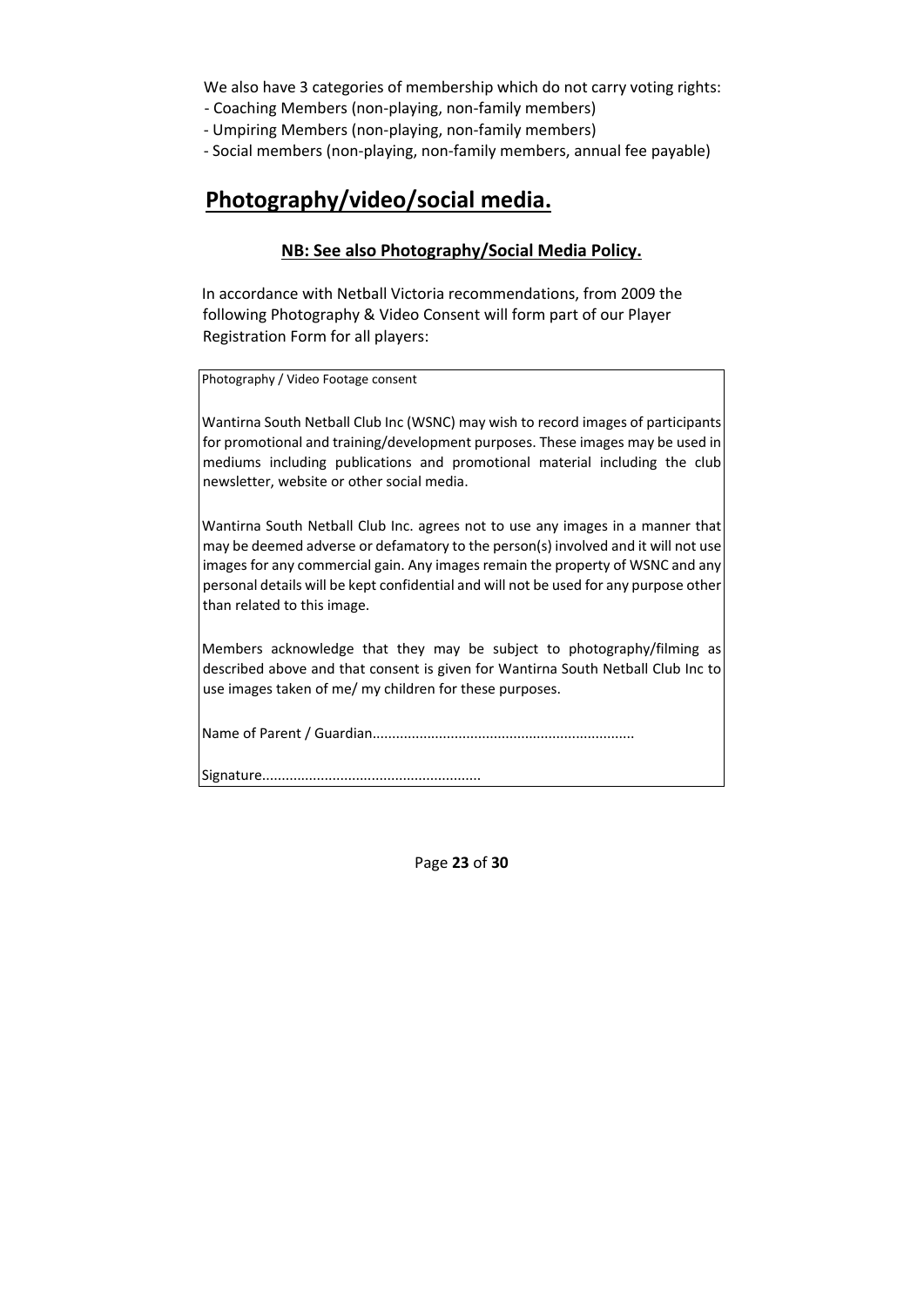## **ROLES OF THE COMMITTEE**

#### **The Executive Committee:**

#### **President**:

Preside over and chair meetings, including the Annual General Meeting (AGM).

Oversee the general running of the club. Is a Club Delegate to the MDNA

#### **Vice President:**

Assists the President.



#### **Secretary:**

Collates and records all correspondence in and out, including AGM correspondence.

Liaise with MDNA on Club matters. Maintain files of Club legal documents. Is Public Officer of the Club

#### **Treasurer:**

Attends to all financial affairs of the club, including all receipts and payments of club monies.

Prepare and keep monthly Statement of Accounts for presentation at committee meetings.

Prepare and keep Annual Statements for audit each year, and for presentation at AGM.

#### **General Committee:**

There are many roles that can be fulfilled by general committee members. Some only require minimal commitment.

#### **Minutes Secretary:**

Keep accurate minutes of all meetings. Distribute above to all committee members in timely manner.

Page **24** of **30**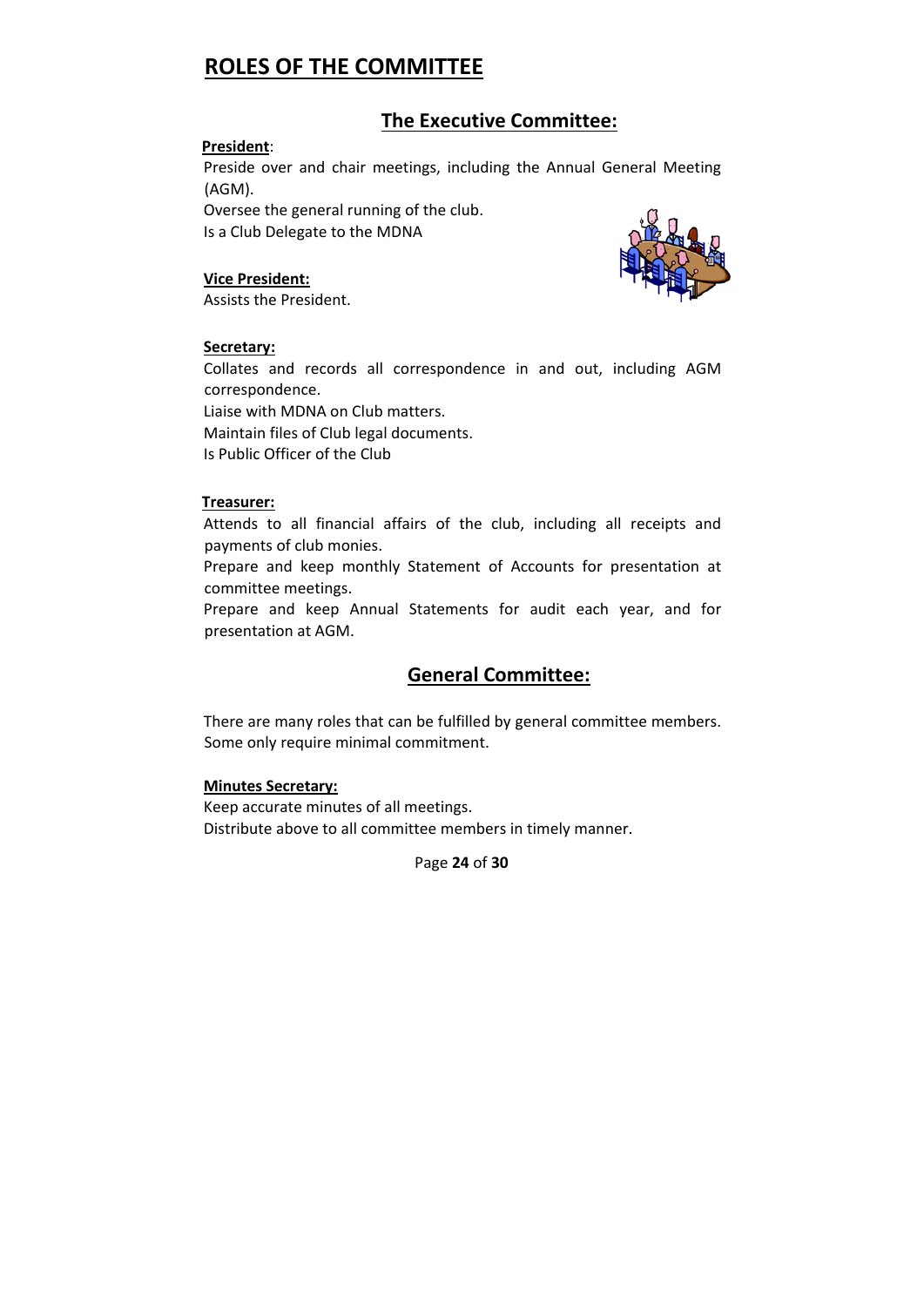#### **Other roles include but are not limited to:**

Registration Secretary, Uniform coordinator, Umpire and Coaches Convenors; Match committee, Presentation Night sub‐committee, Equipment Officer and MDNA Grading Representative.

NB: These position descriptions are a guide only. The actual role may involve more or less duties dependant on current projects being undertaken by the committee of the day.



### **CLUB UNIFORM**



A club uniform is compulsory and consists of:

For 11 and under and 11 and under Modifieds:

Club V‐neck T‐shirt Pleated netball skirt, Valley Green colour Club badge sewn on front panel of skirt Black sports briefs White socks which cover the anklebone Sport shoes / Runners Black leggings may be worn by 11 & Under Modified players only Club hoodie or jacket (optional)

For all teams from 13 & under to open age:

Body‐suit dress (Valley green, white & black) Club hoodie or jacket (optional)

**Please note: Black track pants may be worn by junior players (11 & Under Mod to 17 & under) for medical, religious or cultural reasons.** 

All uniforms are available by contacting the Uniform coordinator.

Sunglasses may be worn providing the style is deemed safe eg wraparound glasses. **No jewellery is allowed**, with the exception of a wedding band

Page **25** of **30**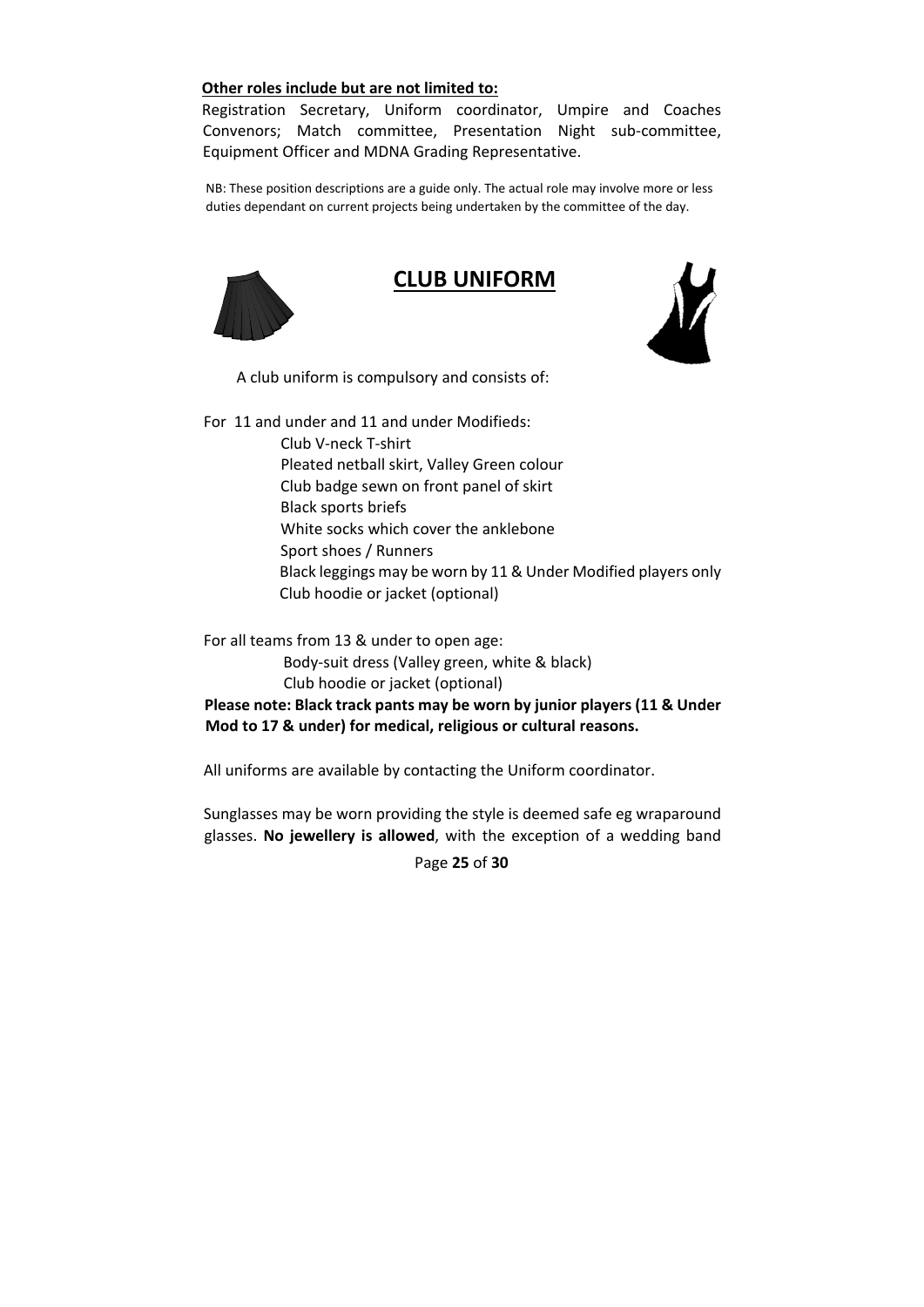and/or medical alert bracelet, which must be taped. Body piercing (ears, nose & eyebrow) which cannot be removed must be taped. No adornment that may endanger player safety shall be worn. Hair, if long, is to be tied back with soft ties. Plastic headbands are not permitted, and no other hair adornments are permitted.

#### MDNA Provisions

This Club will be bound at all times by any MDNA rule or regulation governing the style and type of uniform to be used during match play. (MDNA By-laws current at time of writing -January 2009)

### **REPRESENTATIVE NETBALL**

Each year, usually around Oct‐Nov, MDNA invites netball playersinterested in playing the game beyond Club level to try out for positions in the Association's teams, 11& Under through to Open age. MDNA can offer players a pathway from junior netball right through to Championship division, State League.

Players offered positions will receive the benefit of specialised coaching from accredited coaches and will play in selected tournaments and/or competitions throughout the year that will assist in their future development as netball players. Most elite netballers will have started their careers playing representative netball somewhere.

Junior players especially will need the direct support and encouragement of their parents/guardians: there is a financial cost and a commitment to the giving of time.

Annual Coaching fees are applicable and in addition there is the cost of uniforms to consider. It is possible to pay fees by instalments and there are opportunities to purchase pre‐owned uniforms.

Page **26** of **30**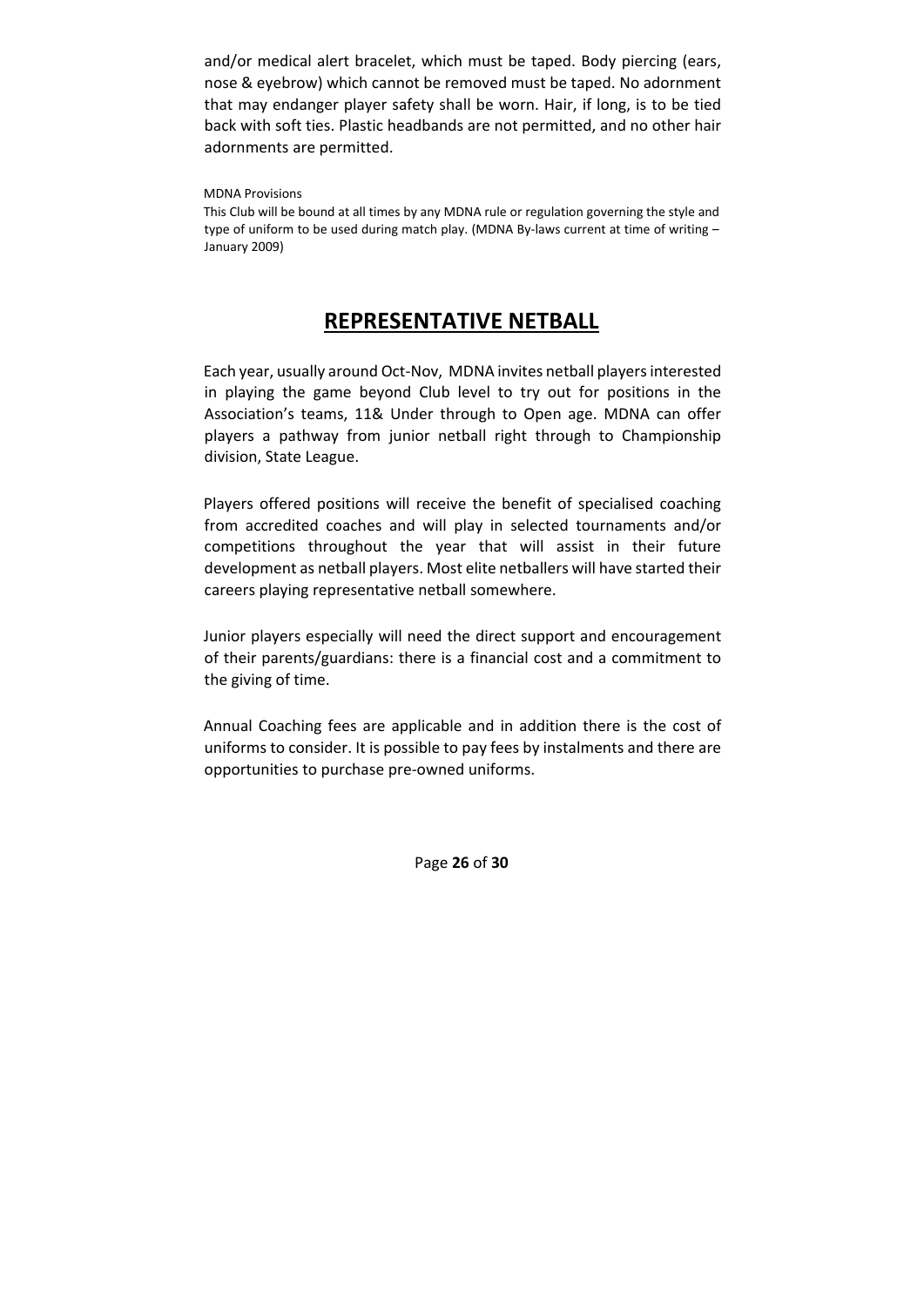Training is mandatory so parents of junior players must be prepared to get their child to and from the training venue. Similarly, transport to and from tournaments and competition venues must be considered.

Representative netball opens up many opportunities for players and may lead to further participation in other programmes than MDNA.

## **COMMITTEE MEMBERS 2017**

President: Mike Diakakis president@wantirnasouthnetballclub.com Vice President: Brian Cross VicePresident@wantirnasouthnetballclub.com Treasurer: Monica Hayes treasurer@wantirnasouthnetbalclub.com Secretaries: Niki Diakakis (seniors) and Tracy Paton (juniors) enquiries@wantirnasouthnetballclub.com

General Committee: Caroline McCormick, Lyndall Murnane, Peng Gao, Krissy Stanciu, Vicki Stanciu, Mey Wun Gao, Clive Savory, Niki Diakakis, Tracy Paton



Page **27** of **30**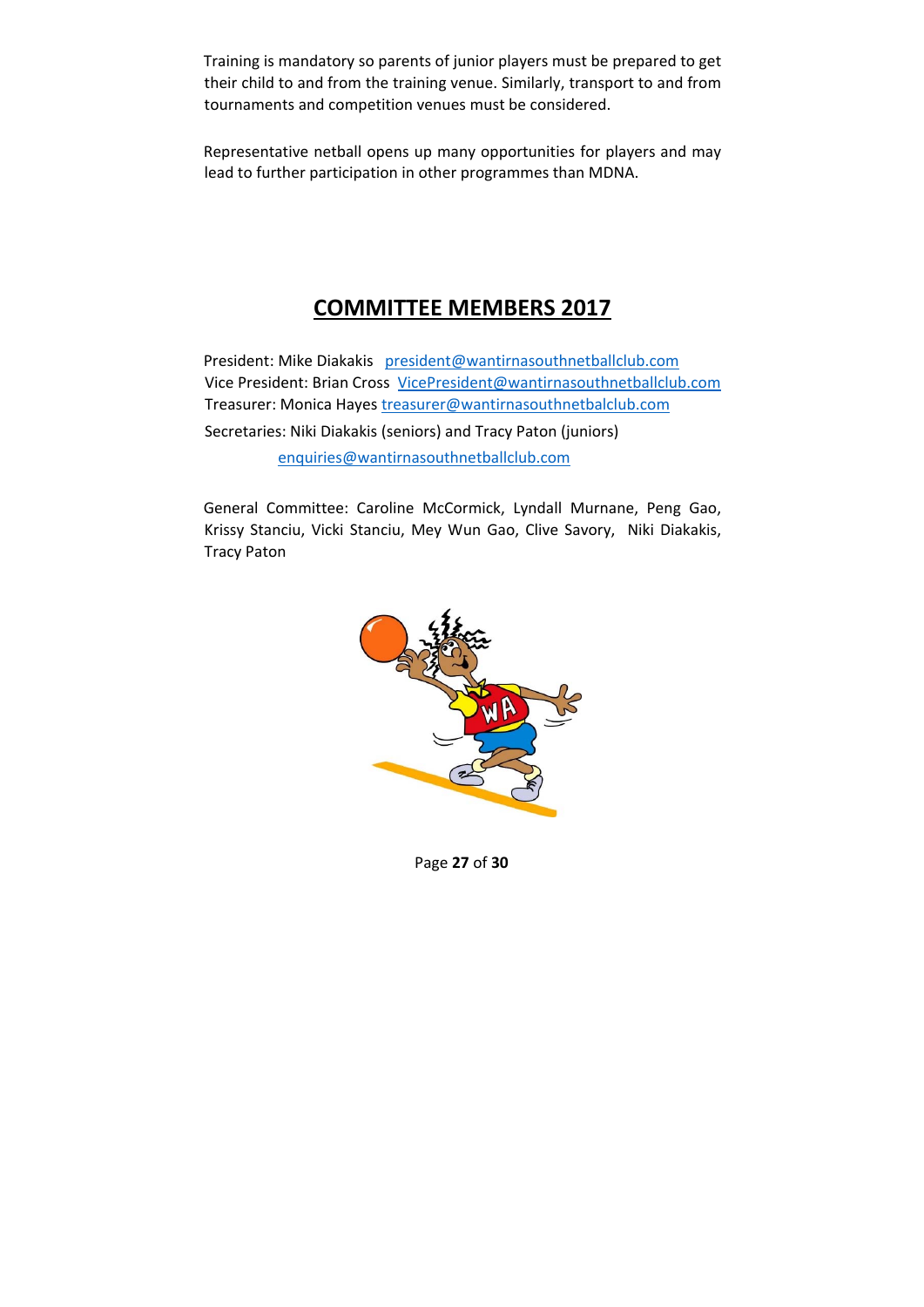## **USEFUL WEBSITES:**

**MDNA:**  http://mountaindna.vic.netball.com.au/



#### **Netball Victoria:**

http://vic.netball.com.au/

For information on Players Skills Clinics, Coaching Clinics, Umpiring pathways, By-laws and Policies, Newsletters, Netball Vic insurance and other useful information for anyone involved in or interested in netball.



## **COMPLAINTS AND CONFLICT RESOLUTION**

#### **NB: See also Complaints and Conflict Policy**

**The Complaint:** 

The committee will deal with all complaints relating to the conduct of any club members and any other complaint where it involves any club member.

Page **28** of **30**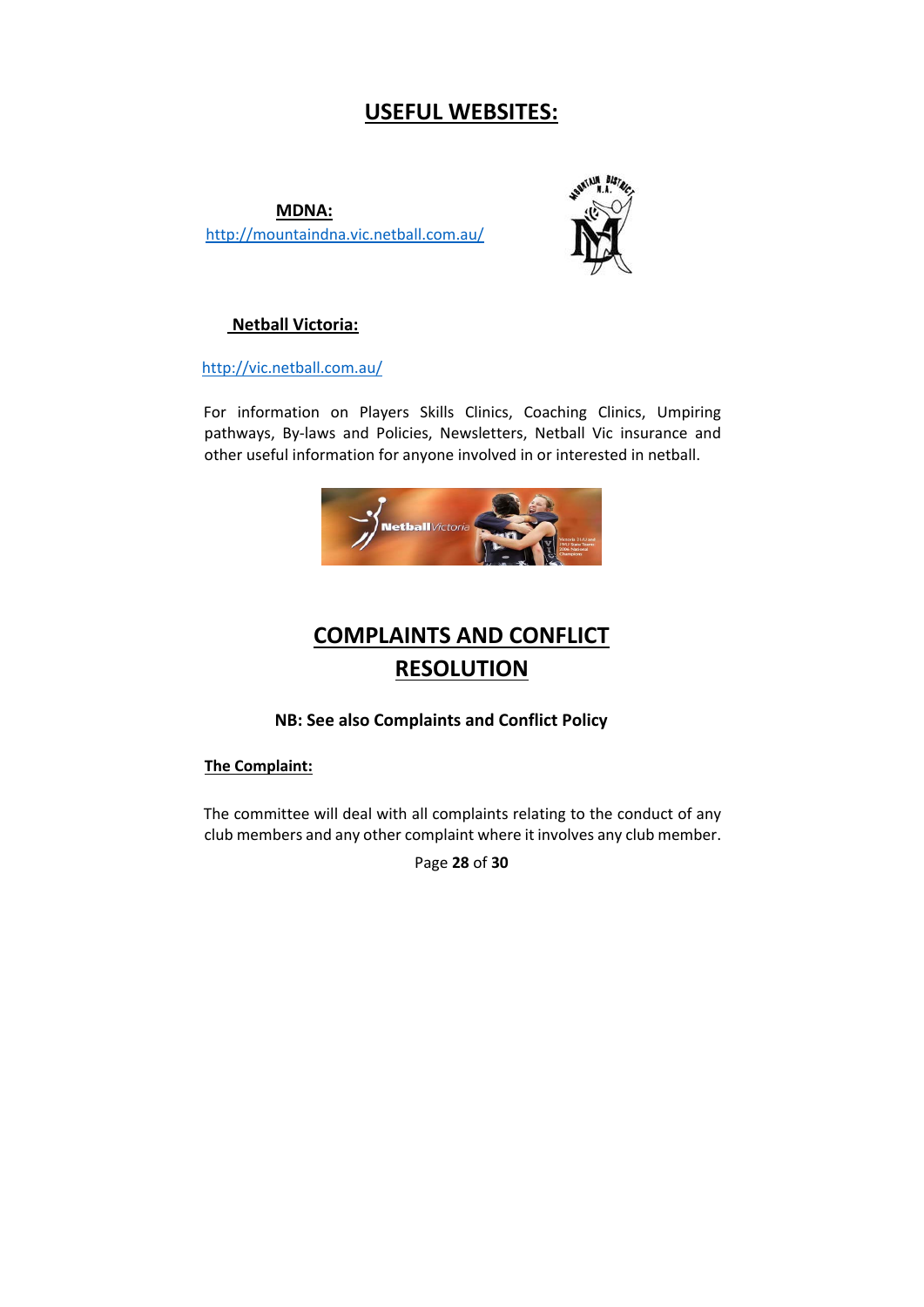All complaints must be recorded and received in writing by the Secretary within 10 days of the alleged incident.

The complainant must acknowledge his/her willingness to attend when required by Committee, to discuss the matter further. The complainant must identify the problem, parties and circumstances and not withhold any information concerning the alleged incident.

#### **Action:**

Once a complaint is received the Secretary will acknowledge receipt of complaint and within 7 days bring it to the attention of the Committee. The Committee will, in a timely manner, follow club policy in an attempt to bring the complaint to a satisfactory and immediate resolution. The courses of action open to the Committee include immediate dismissal of the complaint; the appointment of an investigation officer to investigate the matter further; referral of the complaint to a higher authority if needed (eg MDNA, Police); hear and determine complaint and thus reprimand, fine or suspend as it sees necessary given the circumstances.

At all times all parties of the dispute will be afforded equal opportunity to express themselves and state their case.

If the complaint is against a Committee member, that member must stand down and take no part in the investigation process.

Upon any decisions made by Committee on any complaint received, there will exist an appeal period of 14 days.



Page **29** of **30**